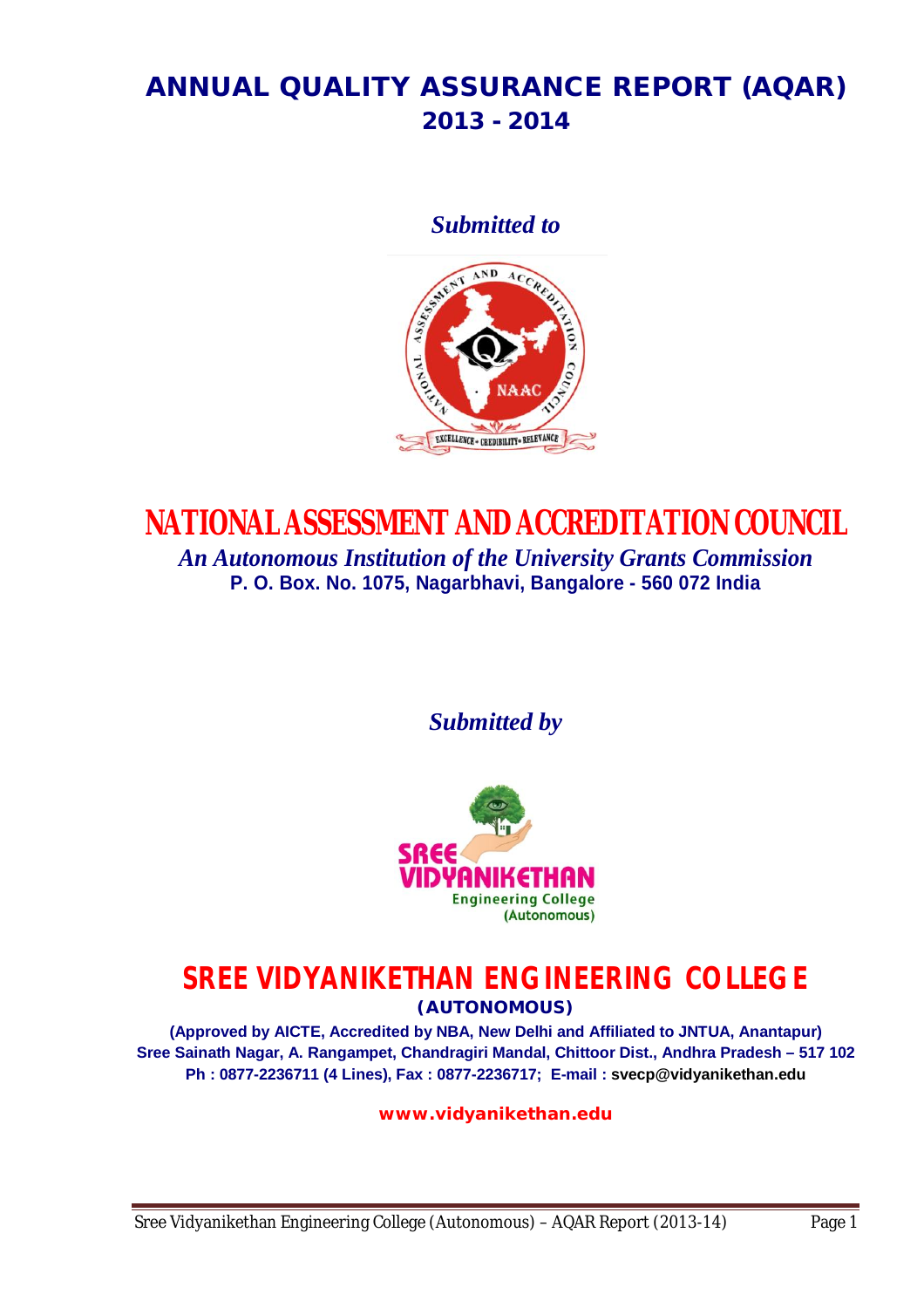# **THE ANNUAL QUALITY ASSURANCE REPORT (AQAR) OF THE IQAC**

|                                      | $PART - A$                                                 |
|--------------------------------------|------------------------------------------------------------|
| 1. Details of the Institution        |                                                            |
| 1.1 Name of the Institution          | <b>Sree Vidyanikethan Engineering College (Autonomous)</b> |
| 1.2 Address Line 1                   | Sree Sainath Nagar, A.Rangampet                            |
| Address Line 2                       | Chandragiri Mandal, Chittoor District                      |
| City/Town                            | Tirupati                                                   |
| <b>State</b>                         | Andhra Pradesh                                             |
| Pin Code                             | 517102                                                     |
| Institution e-mail address           | svecp@vidyanikethan.edu                                    |
| Contact Nos.                         | 0877-2236711 (4 lines)                                     |
| Name of the Head of the Institution: | Dr. P.C. Krishnamachary                                    |
| Tel. No. with STD Code:              | 0877-2236600                                               |
| Mobile:                              | +91-9160999961                                             |
| Name of the IQAC Co-ordinator:       | Mr. B. Narendra Kumar Rao                                  |
| Mobile:                              | +91-9700688450                                             |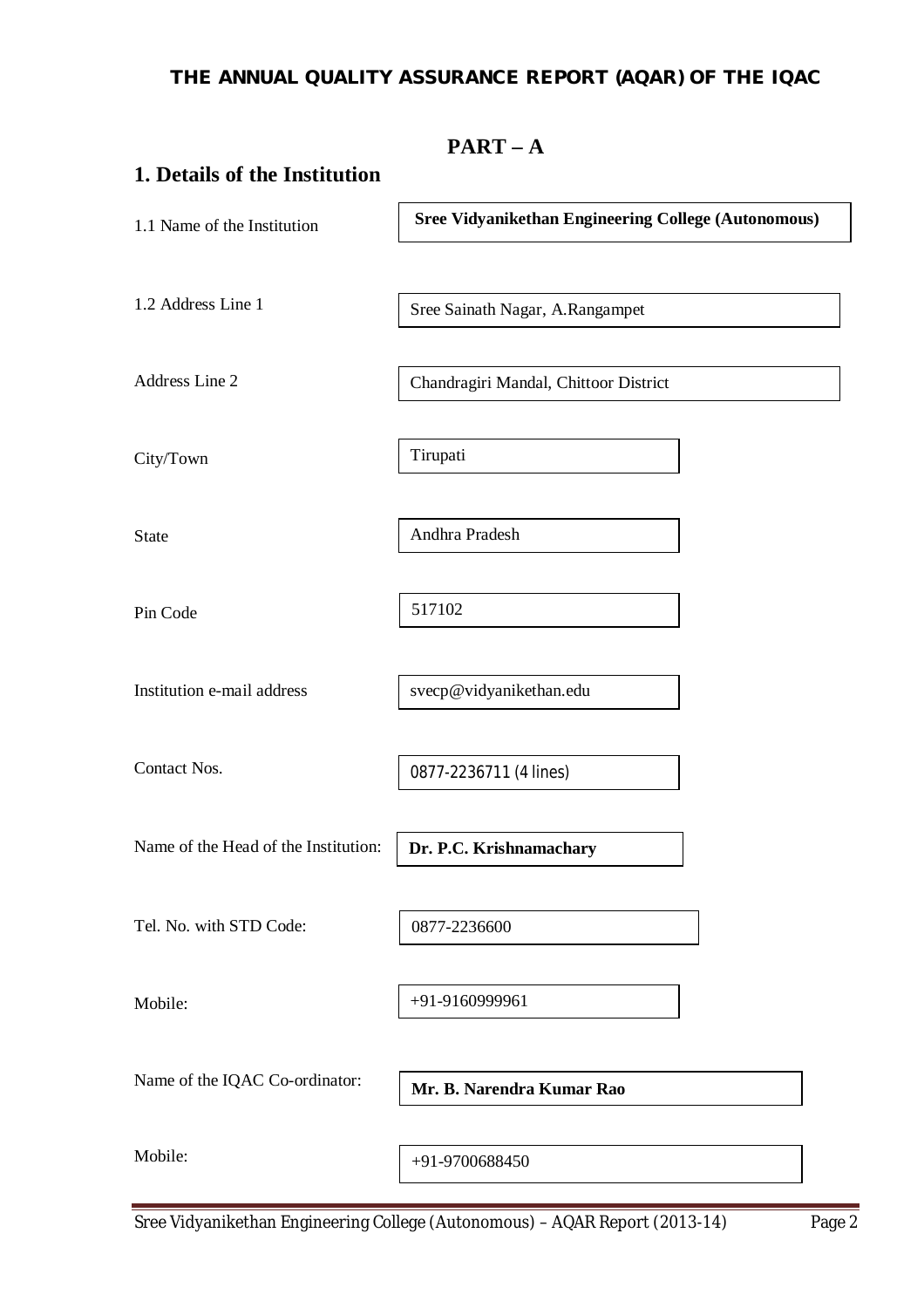IQAC e-mail address:

iqac@vidyanikethan.edu

# **1.3 NAAC Track ID (For ex. MHCOGN 18879) : APCOGN 15094**

# **1.4 Website address:**

www.vidyanikethan.edu

Web-link of the AQAR:

http://www.vidyanikethan.edu/engneering/int\_quality\_as surance\_cell\_(IQAC).htm

*For ex. http://www.ladykeanecollege.edu.in/AQAR201213.doc*

1.5 Accreditation Details

| Sl. No.        | Cycle       | Grade | <b>CGPA</b> | <b>Year of</b><br><b>Accreditation</b> | <b>Validity Period</b> |
|----------------|-------------|-------|-------------|----------------------------------------|------------------------|
|                | $1st$ Cycle | Α     | 3.11        | 2013                                   | 5 Years                |
| $\overline{2}$ | $2nd$ Cycle |       |             |                                        |                        |
| 3              | $3rd$ Cycle |       |             |                                        |                        |
| 4              | $4th$ Cycle |       |             |                                        |                        |

1.6 Date of Establishment of IQAC : DD/MM/YYYY

02-07-2013

2013-14

**1.7 AQAR for the year** *(for example 2010-11)*

- 1**.8 Details of the previous year's AQAR submitted to NAAC after the latest Assessment and** 
	- **Accreditation by NAAC (***(for example AQAR 2010-11submitted to NAAC on 12-10-2011)*

| i. AQAR   | - Not Applicable - | (DD/MM/YYYY) |
|-----------|--------------------|--------------|
| ii. AQAR  |                    | (DD/MM/YYYY) |
| iii. AQAR |                    | (DD/MM/YYYY) |
| iv. AQAR_ |                    | (DD/MM/YYYY) |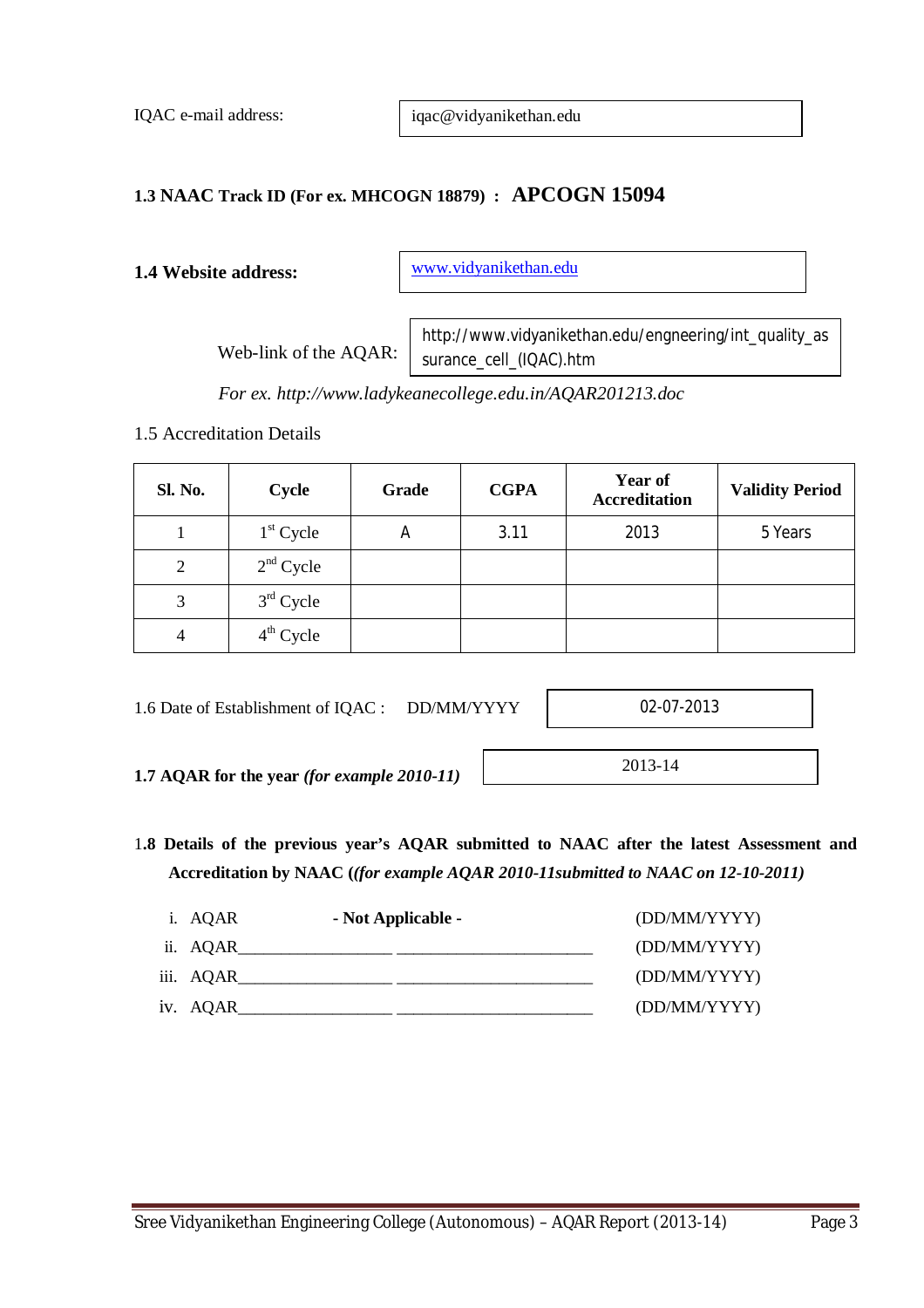#### **1.9 Institutional Status**

 $\overline{\phantom{a}}$ 

| University                                                 | Central<br>Deemed<br>State<br>Private                                                       |
|------------------------------------------------------------|---------------------------------------------------------------------------------------------|
| <b>Affiliated College</b>                                  | Yes<br>$\rm No$                                                                             |
| <b>Constituent College</b>                                 | Yes<br>N <sub>0</sub>                                                                       |
| Autonomous college of UGC                                  | Yes<br>N <sub>0</sub>                                                                       |
| Regulatory Agency approved Institution                     | Yes<br>No                                                                                   |
| (eg. AICTE, BCI, MCI, PCI, NCI)                            |                                                                                             |
| Co-education<br>Type of Institution                        | Women<br>Men                                                                                |
| Urban                                                      | Tribal<br>Rural                                                                             |
| <b>Financial Status</b><br>Grant-in-aid                    | UGC 2(f)<br><b>UGC 12B</b>                                                                  |
|                                                            | Totally Self-financing<br>Grant-in-aid $+$ Self Financing $ $ $-$                           |
|                                                            |                                                                                             |
| 1.10 Type of Faculty/Programme                             |                                                                                             |
| Science $\vert$ $\Vert$<br>Arts                            | PEI (Phys Edu)<br>$Commerce$ $-$<br>Law                                                     |
| TEI (Edu)<br>Engineering                                   | Health Science<br>Management                                                                |
| Others (Specify)                                           | Master of Computer Applications                                                             |
| 1.11 Name of the Affiliating University (for the Colleges) | Jawaharlal Nehru Technological University<br>Anantapur (JNTUA), Ananthapuramu, A.P.         |
|                                                            | 1.12 Special status conferred by Central/ State Government-- UGC/CSIR/DST/DBT/ICMR etc : NA |
| Autonomy by State/Central Govt. / University               | UGC, New Delhi                                                                              |
| University with Potential for Excellence                   | UGC-CPE                                                                                     |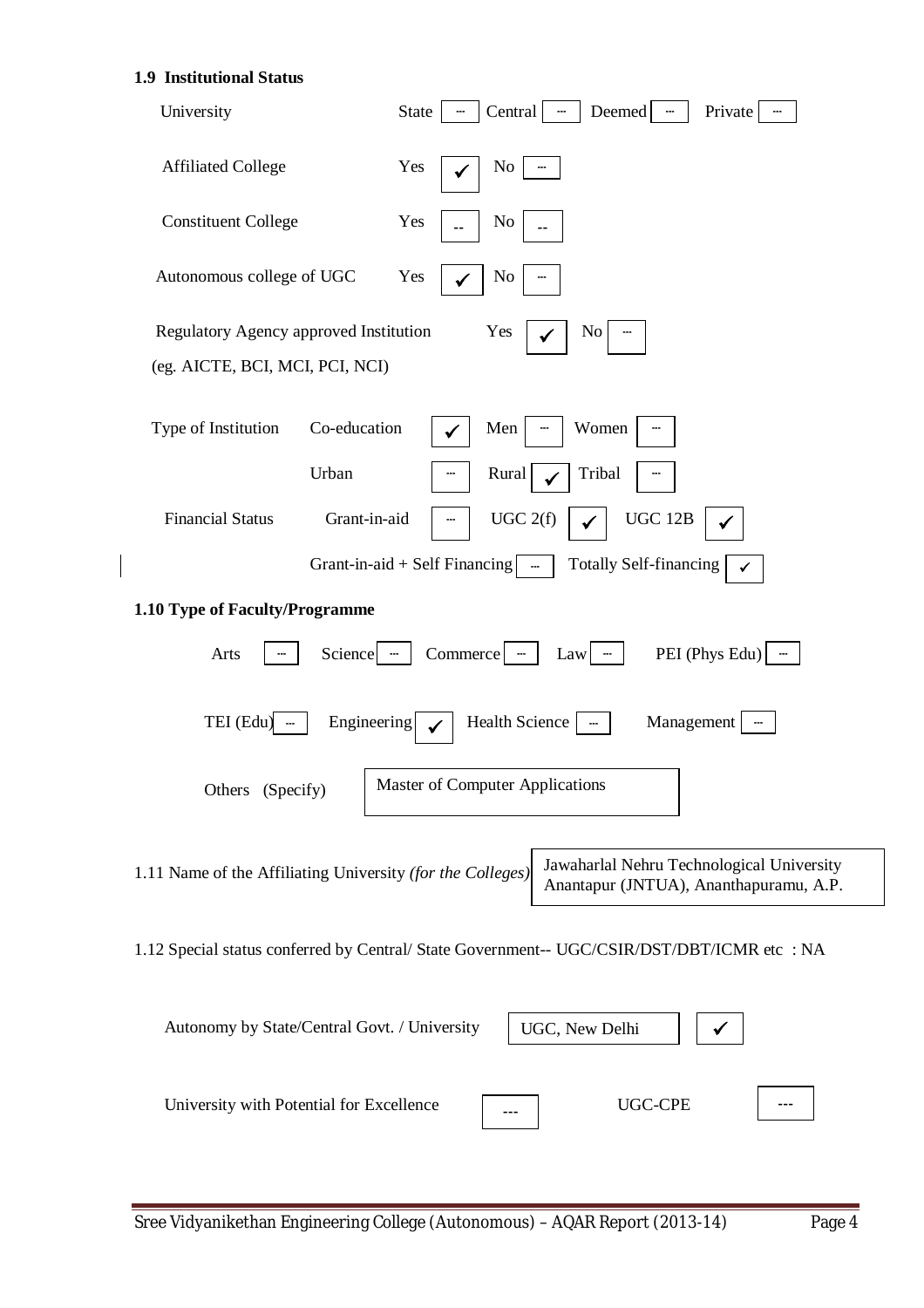| <b>DST Star Scheme</b>                                       |                                   | UGC-CE                                  |
|--------------------------------------------------------------|-----------------------------------|-----------------------------------------|
| <b>UGC-Special Assistance Programme</b>                      |                                   | <b>DST-FIST</b>                         |
| UGC-Innovative PG programmes                                 |                                   | Any other (Specify)                     |
| <b>UGC-COP Programmes</b>                                    |                                   |                                         |
| 2. IQAC Composition and Activities                           |                                   |                                         |
| 2.1 No. of Teachers                                          | 5                                 |                                         |
| 2.2 No. of Administrative/Technical staff                    | 5                                 |                                         |
| 2.3 No. of students                                          | $\overline{2}$                    |                                         |
| 2.4 No. of Management representatives                        | 1                                 |                                         |
| 2.5 No. of Alumni                                            | $\overline{2}$                    |                                         |
| 2.6 No. of any other stakeholder and                         | 1                                 |                                         |
| community representatives                                    |                                   |                                         |
| 2.7 No. of Employers/ Industrialists                         | 1                                 |                                         |
| 2.8 No. of other External Experts                            |                                   |                                         |
| 2.9 Total No. of members                                     | 18                                |                                         |
| 2.10 No. of IQAC meetings held                               | $\overline{2}$                    |                                         |
| 2.11 No. of meetings with various stakeholders:              | No.<br>$\overline{2}$             | Faculty<br>3                            |
| Non-Teaching Staff<br>$\overline{2}$                         | <b>Students</b><br>$\overline{2}$ | Alumni<br>Others<br>$\overline{2}$<br>1 |
| 2.12 Has IQAC received any funding from UGC during the year? |                                   | N <sub>o</sub><br>Yes                   |
| If yes, mention the amount                                   |                                   |                                         |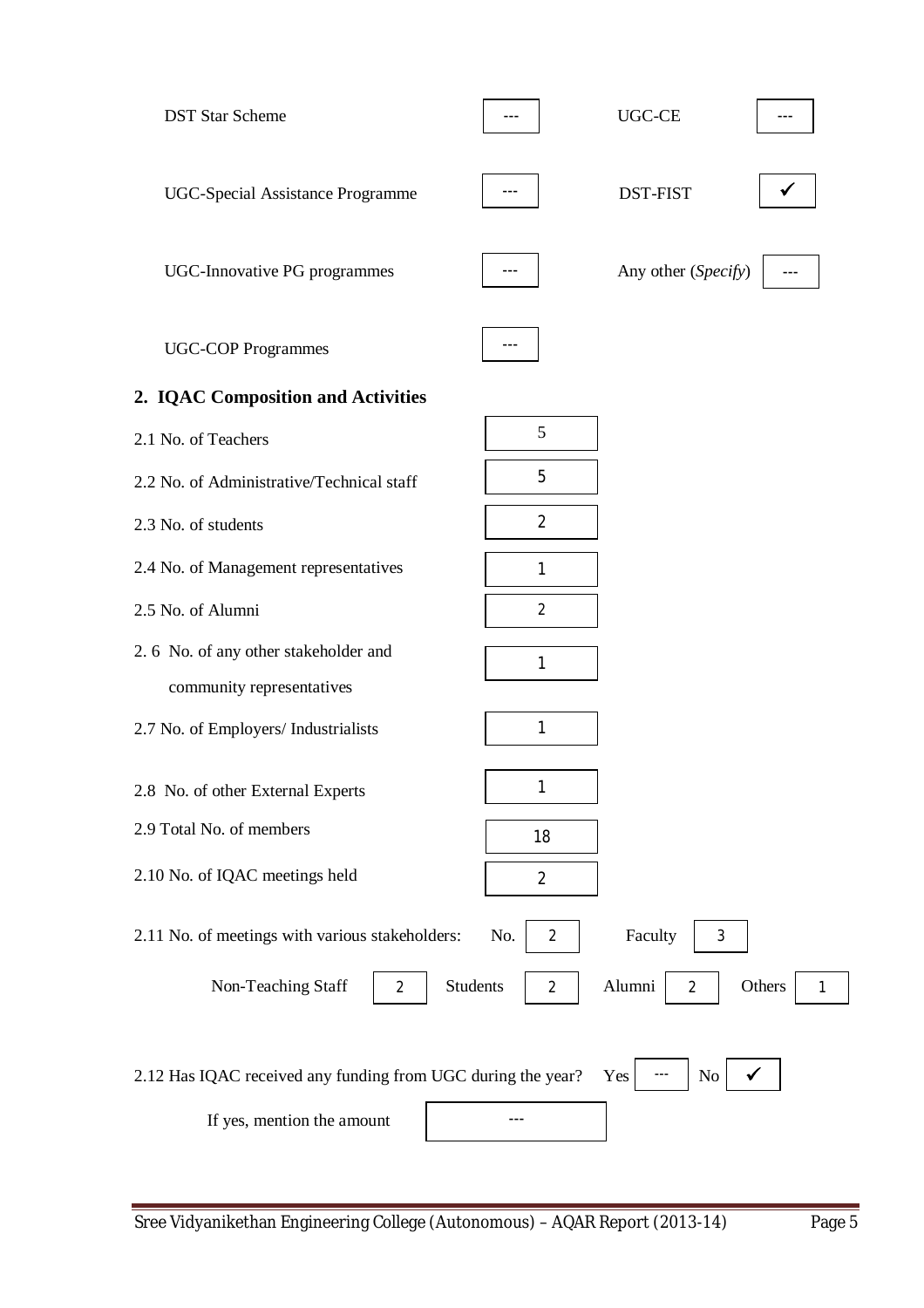#### 2.13 Seminars and Conferences (only quality related)

(i) No. of Seminars/Conferences/ Workshops/Symposia organized by the IQAC

| Total Nos.  | International                             | National | <b>State</b> | <b>Institution Level</b> |  |
|-------------|-------------------------------------------|----------|--------------|--------------------------|--|
| (ii) Themes | <b>Outcome Based Education Principles</b> |          |              |                          |  |

2.14 Significant Activities and contributions made by IQAC

- 1. Establish and implement quality benchmarks for academic and administrative activities
- 2. Arrange for feedback from different stakeholders, analyze and suggest remedial actions.
- 3. Organize awareness and development programs on total quality.
- 4. Ensure maintenance of institutional database through MIS.
- 5. Conduct periodic audits of academic and administrative units for quality assessment.

#### **2.15 Plan of Action by IQAC/Outcome**

 The plan of action chalked out by the IQAC in the beginning of the year towards quality enhancement and the outcome achieved by the end of the year\*

|    | <b>Plan of Action</b>                             | <b>Achievements</b> |
|----|---------------------------------------------------|---------------------|
|    | 1. Prepare Annual Quality Assurance Report (AQAR) |                     |
|    | as per norms and submit it to NAAC periodically.  |                     |
|    | 2. Planning of awareness and Development Programs | YES,                |
|    | on quality till December, 2013.                   | Implemented         |
| 3. | Maintenance of Institutional database.            |                     |
|    | Preparation of audit format                       |                     |
|    |                                                   |                     |

| 2.15 Whether the AQAR was placed in statutory body |  |           |       | Yes l          | $\checkmark$ |  |  |
|----------------------------------------------------|--|-----------|-------|----------------|--------------|--|--|
| Management                                         |  | Syndicate | $- -$ | Any other body |              |  |  |

Provide the details of the action taken

The Governing Body approved the AQAR for the year 2013-14 for submitting it to NAAC.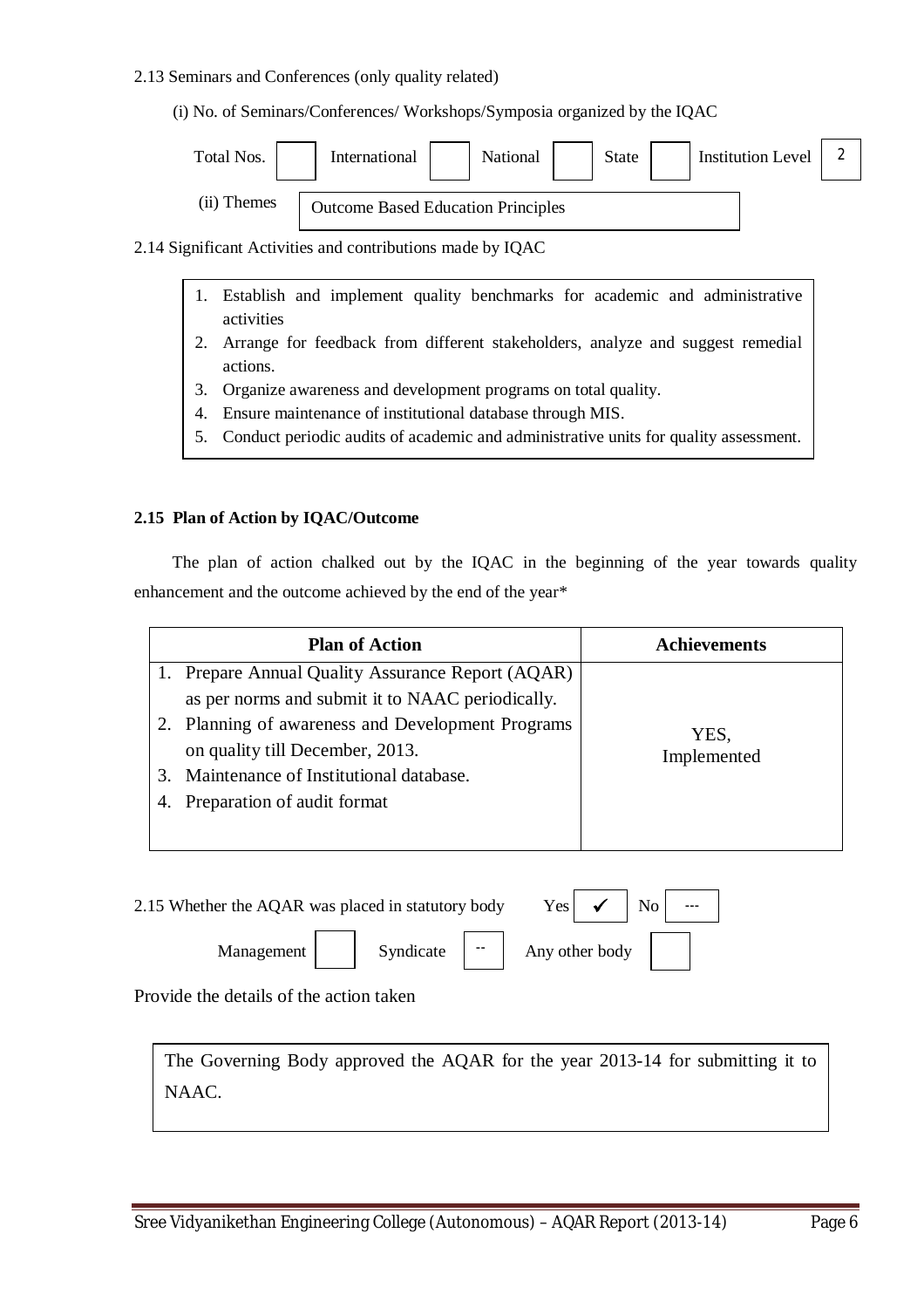# **CRITERION – I**

# **1. CURRICULAR ASPECTS**

#### 1.1 Details about Academic Programmes

| Level of the<br>Programme | Number of<br>existing<br><b>Programmes</b> | Number of<br>programmes added<br>during the year | Number of self-<br>financing<br>programmes |  |
|---------------------------|--------------------------------------------|--------------------------------------------------|--------------------------------------------|--|
| PhD                       |                                            | $\overline{2}$<br>$\overline{2}$                 |                                            |  |
| PG                        | 9                                          | 9                                                |                                            |  |
| <b>UG</b>                 | 9<br>9                                     |                                                  |                                            |  |
| PG Diploma                |                                            |                                                  |                                            |  |
| <b>Advanced Diploma</b>   |                                            |                                                  |                                            |  |
| Diploma                   |                                            |                                                  |                                            |  |
| Certificate               |                                            |                                                  |                                            |  |
| Others                    |                                            |                                                  |                                            |  |
| <b>Total</b>              | 18                                         | $\overline{2}$                                   | 20                                         |  |
| Interdisciplinary         |                                            |                                                  |                                            |  |
| Innovative                |                                            |                                                  |                                            |  |

1.2 (i) Flexibility of the Curriculum: CBCS/Core/Elective option / Open options **Core / Elective Option**

 (ii) Pattern of programmes: The Institution follows annual system for I year B.Tech; and semester system for II, III and IV year B.Tech and P.G. Courses.

| <b>Pattern</b> | <b>Number of programmes</b> |
|----------------|-----------------------------|
| Semester       | 18                          |
| Trimester      |                             |
| Annual         |                             |

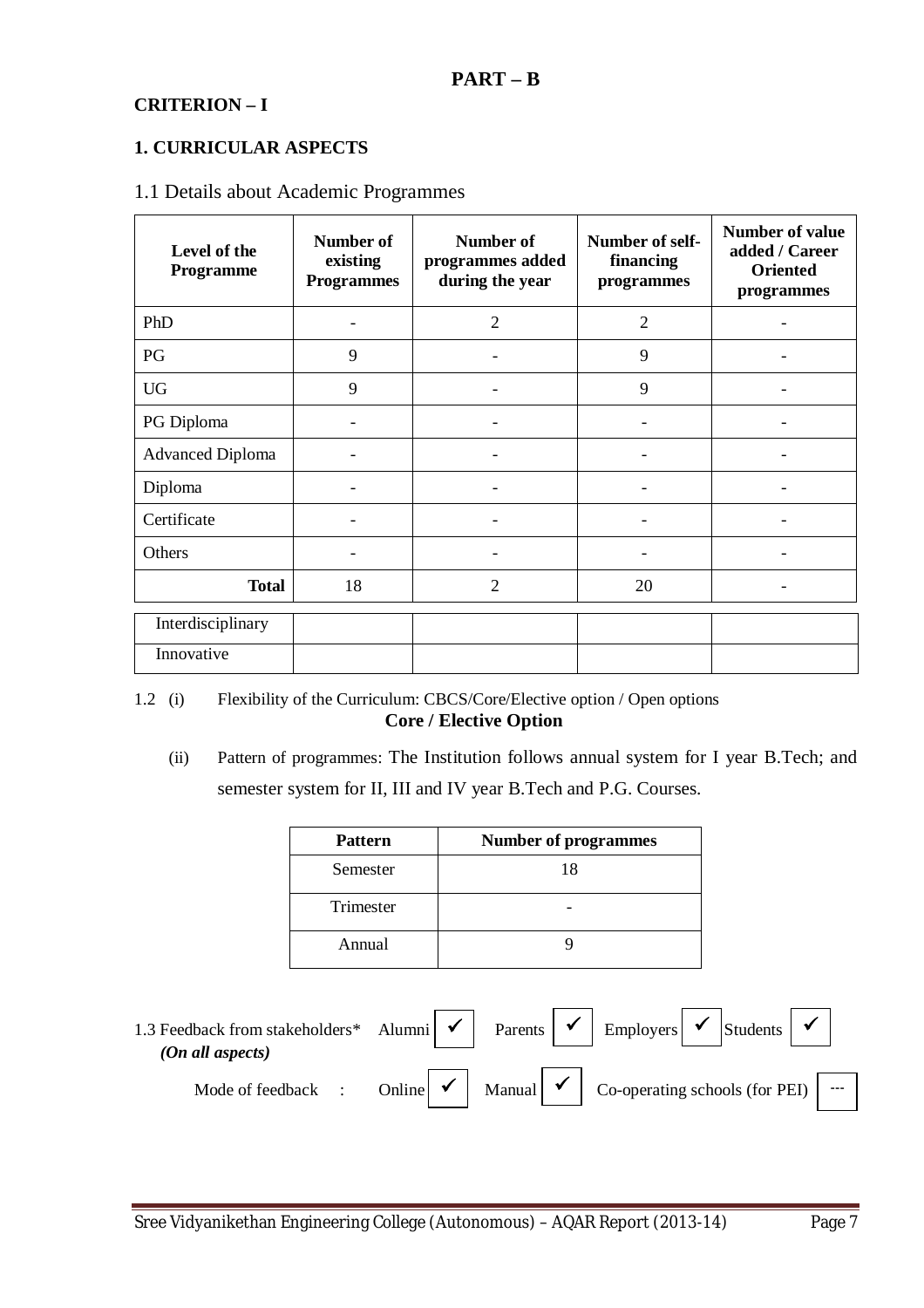# **1.4 Whether there is any revision/update of regulation or syllabi, if yes, mention their salient aspects.**

No, the College is implementing SVEC-10 regulations for B.Tech and M.Tech Programs. However, the Institution is preparing itself for revision of regulations from Academic Year 2014-15 and updating the curriculum and syllabi.

# **1.5 Any new Department/Centre introduced during the year. If yes, give details.**

Establishment of Research Centers in EEE & ECE Departments, recognized by JNTUA, Anantapur

# **CRITERION – II**

# **2. TEACHING, LEARNING AND EVALUATION**

| 2.1 Total No. of<br>permanent faculty  | <b>Total</b> | <b>Asst. Professors</b> | <b>Associate Professors</b> | <b>Professors</b> | <b>Others</b> |
|----------------------------------------|--------------|-------------------------|-----------------------------|-------------------|---------------|
|                                        | 351          | 261                     |                             | 30                | 38            |
| 2.2 No. of permanent faculty with Ph D |              | 58                      |                             |                   |               |

2.2 No. of permanent faculty with Ph.D.

2.3 No. of Faculty Positions Recruited (R) and Vacant (V) during the year

| Asst.<br><b>Professors</b> |   | <b>Associate</b><br><b>Professors</b> |   | <b>Professors</b> |   |                          | <b>Others</b> | <b>Total</b> |  |
|----------------------------|---|---------------------------------------|---|-------------------|---|--------------------------|---------------|--------------|--|
|                            |   |                                       |   |                   |   |                          |               |              |  |
|                            | - | -                                     | - | -                 | - | $\overline{\phantom{a}}$ |               |              |  |

2.4 No. of Guest and Visiting faculty and Temporary faculty



2.5 Faculty participation in conferences and symposia (2013-14):

| <b>No. of Faculty</b>       | <b>International level</b> | <b>National level</b> | <b>State level</b> |
|-----------------------------|----------------------------|-----------------------|--------------------|
| Attended Seminars/Workshops |                            | 364                   | $- -$              |
| Presented papers            | 37                         |                       | --                 |
| <b>Resource Persons</b>     |                            |                       | $- -$              |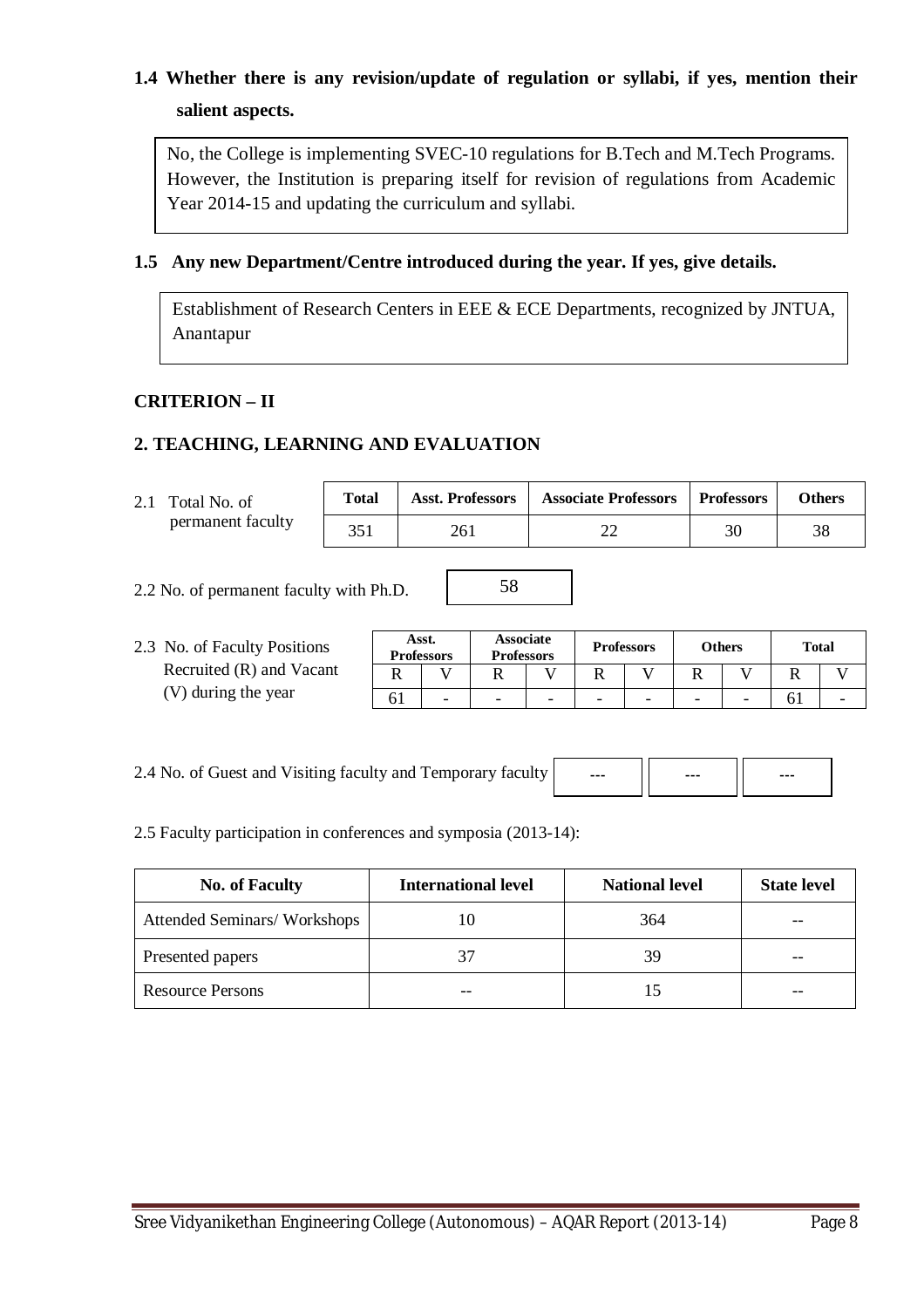# **2.6 Innovative processes adopted by the institution in Teaching and Learning:**

- Assessing the background and interests of the students through diagnostic tests
- $\triangle$  Elucidating the course objectives to the students
- $\triangle$  Linking the fundamentals with scope while dealing course content
- Bringing integration between theoretical concepts and experimental demonstrations.
- $\triangle$  Relating fundamentals with problem solving techniques in teaching
- ❖ Providing logic based information relevant to the concepts
- Illustrating with examples, designing models, validation and applications.
- Usage of modern aids and ICT for better learning experiences and improved teaching productivity.
- Creating interactive environment thereby providing students to think and reflect
- Tutorials sessions for advice, understanding and practice
- Creating live groups and provide assignments for analysis and research
- Evaluation through continuous formative and summative assessments
- 2.7 Total No. of actual teaching days during this academic year
- 2.8 Examination/ Evaluation Reforms initiated by the Institution (for example: Open Book Examination, Bar Coding, Double Valuation, Photocopy, Online Multiple Choice Questions)

The Institution practices continuous evaluation procedures. This consists of diagnostic tests, formative assessments, summative assessments. The assessments is made both internally and externally. The year/semester-end answer scripts are evaluated by external examiners. Recounting, Revaluation and personal identification for verification and addressal of discrepancies, if any.

2.9 No. of faculty members involved in curriculum restructuring/revision/syllabus development as member of Board of Study/Faculty/Curriculum Development workshop

|  | $- -$ |
|--|-------|
|--|-------|

2.10 Average percentage of attendance of students

| 80% |  |
|-----|--|
|     |  |
|     |  |

192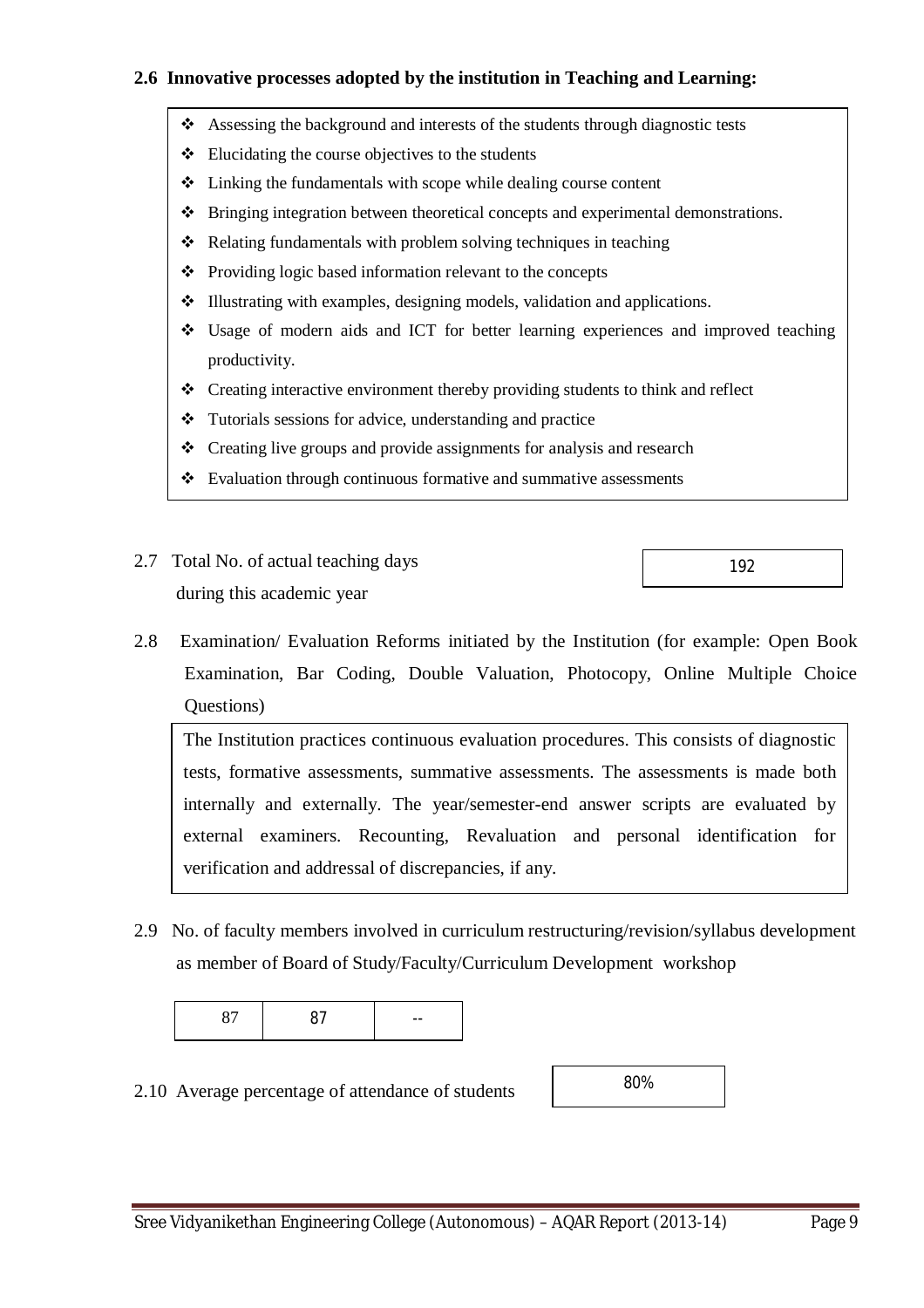*<sup>(2014</sup> passed out batch)*

| Title of the             | Total no. of<br>students | <b>Division</b> |                          |                          |                              |        |
|--------------------------|--------------------------|-----------------|--------------------------|--------------------------|------------------------------|--------|
| Programme                | appeared                 | Distinction %   | $I\%$                    | II%                      | <b>III</b> %                 | Pass % |
| B.Tech - CE              | 66                       | 30              | 19                       | 9                        | $\overline{\phantom{0}}$     | 87.88  |
| <b>B.Tech - EEE</b>      | 133                      | 92              | 30                       | 4                        | $\overline{\phantom{0}}$     | 94.74  |
| <b>B.Tech - ECE</b>      | 139                      | 105             | 28                       | 3                        | $\overline{\phantom{0}}$     | 97.84  |
| <b>B.Tech - CSE</b>      | 138                      | 78              | 47                       | 5                        | $\overline{\phantom{0}}$     | 94.20  |
| B.Tech - EIE             | 122                      | 60              | 40                       | $\overline{4}$           | $\overline{\phantom{0}}$     | 84.25  |
| B.Tech - IT              | 121                      | 75              | 35                       | 5                        | $\overline{\phantom{a}}$     | 95.05  |
| B.Tech -<br><b>EConE</b> | 50                       | 30              | 14                       | $\mathbf{1}$             | $\qquad \qquad \blacksquare$ | 90.00  |
| <b>B.Tech - CSSE</b>     | 62                       | 28              | 23                       | $\overline{7}$           | $\overline{\phantom{0}}$     | 93.55  |
| B.Tech - BOT             | 12                       | 7               | $\mathbf{1}$             | 1                        | $\overline{a}$               | 75.00  |
| M.Tech - BOT             | 16                       | 13              | 3                        | Ξ.                       | $\overline{\phantom{0}}$     | 100    |
| M.Tech - CS              | 23                       | 13              | 10                       | $\overline{\phantom{0}}$ | $\overline{\phantom{a}}$     | 100    |
| M.Tech - EPS             | 16                       | 12              | $\overline{4}$           | $\overline{a}$           | $\overline{\phantom{0}}$     | 100    |
| M.Tech - SE              | 13                       | 13              | $\overline{\phantom{a}}$ | -                        | $\overline{\phantom{0}}$     | 100    |
| M.Tech -<br><b>DECS</b>  | 17                       | 14              | 3                        | -                        |                              | 100    |
| M.Tech - VLSI            | 23                       | 22              | $\mathbf{1}$             | $\overline{a}$           | $\overline{a}$               | 100    |
| M.Tech - CMS             | 13                       | 13              | $\overline{a}$           | $\overline{\phantom{0}}$ |                              | 100    |
| M.Tech - CNIS            | 13                       | 12              | $\mathbf{1}$             | -                        | $\overline{\phantom{a}}$     | 100    |
| <b>MCA</b>               | 104                      | 71              | 32                       | $\mathbf{1}$             | $\overline{\phantom{a}}$     | 100    |

2.12 How does IQAC Contribute/Monitor/Evaluate the Teaching & Learning processes :

IQAC contributes, monitors and evaluates the teaching-learning process.

Contribution: The IQAC plans and suggests the teaching-learning styles to be adopted.

Monitoring : The periodic meetings of IQAC deliberates on teaching quality through feedback and monitors learning through the student academic performance and results.

Evaluation : The teaching-learning is evaluated through the Annual audits conducted in all the departments by the IQAC sub-committee.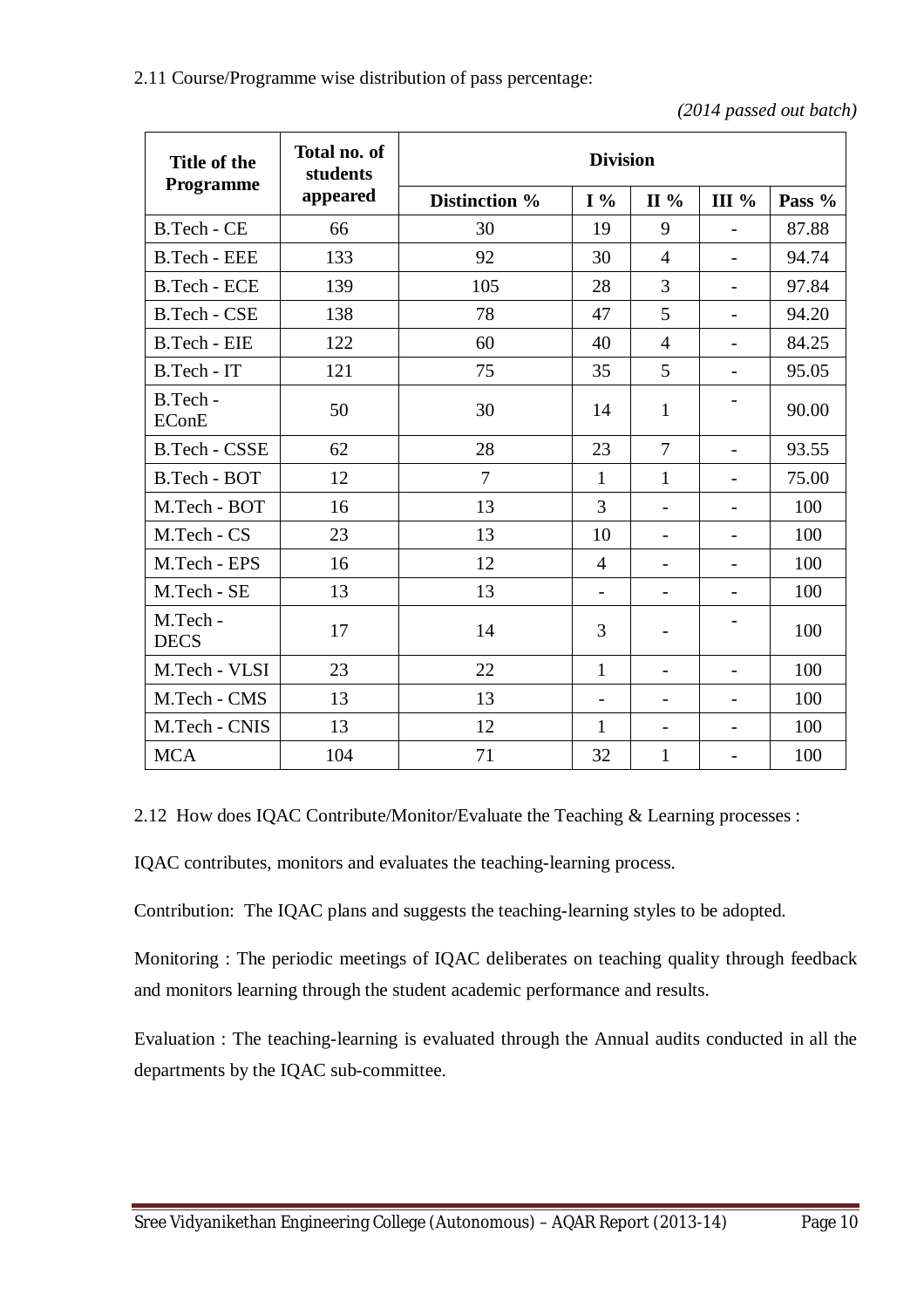2.13 Initiatives undertaken towards faculty development

| <b>Faculty / Staff Development Programmes</b>  | Number of faculty benefitted |
|------------------------------------------------|------------------------------|
| Refresher courses                              | 30                           |
| UGC – Faculty Improvement Programme            |                              |
| HRD programmes                                 | 15                           |
| Orientation programmes                         | 50                           |
| Faculty exchange programme                     |                              |
| Staff training conducted by the university     |                              |
| Staff training conducted by other institutions | 120                          |
| Summer / Winter schools, Workshops, etc.       | 251                          |
| Others                                         | 49                           |

# **2.14 Details of Administrative and Technical staff (2013-14)**

| Category                    | Number of<br><b>Permanent</b><br><b>Employees</b> | Number of<br><b>Vacant</b><br><b>Positions</b> | Number of<br>permanent<br>positions filled<br>during the Year | Number of<br>positions filled<br>temporarily |
|-----------------------------|---------------------------------------------------|------------------------------------------------|---------------------------------------------------------------|----------------------------------------------|
| <b>Administrative Staff</b> | 20                                                |                                                |                                                               |                                              |
| <b>Technical Staff</b>      | 55                                                |                                                |                                                               |                                              |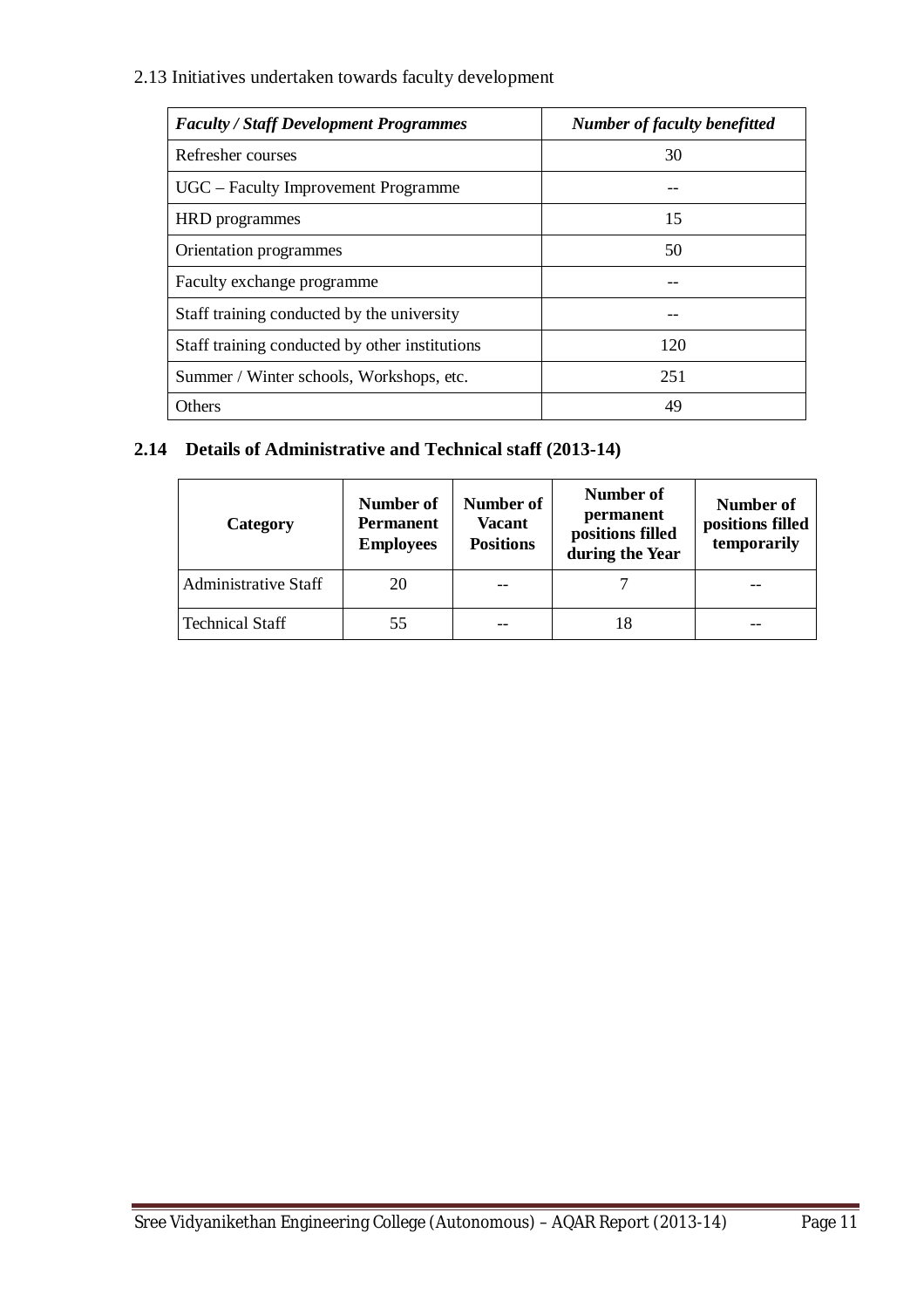## **CRITERION -III**

## **3. RESEARCH, CONSULTANCY AND EXTENSION**

3.1 Initiatives of the IQAC in Sensitizing/Promoting Research Climate in the institution

The IQAC Recommends the following :

- $\triangleright$  The faculty with eminence and experience in research are recruited
- $\triangleright$  Organizing research development programs to enhance awareness and competence in research for faculty and students.
- $\triangleright$  Establishing advanced laboratories with sophisticated equipments and software for the benefit of faculty and student research activities.
- $\triangleright$  Provision of knowledge resources for research in terms of Journals, Books, and relevant digital content.
- $\triangleright$  Facilitating faculty and students with advanced computing facilities and high speed internet connectivity.
- $\triangleright$  Institution of College Research Mentoring Committee with pioneering researchers from reputed Institutions and Industry to guide and monitor the research progression.
- $\triangleright$  Formation of research clusters in thrust areas of research.
- $\triangleright$  Organizing technical and research talks periodically to create vibrant research culture among the groups.
- $\triangleright$  Encouraging faculty and students to present/participate in National and International events pertaining to research.
- Adequate financial support to each department as seed grant for research endeavors.
- $\triangleright$  Encouraging faculty to submit proposals for external funding agencies for undertaking research and modernization of research infrastructure.
- Faculty and students are rewarded with incentives for their research achievements.
- $\triangleright$  Members of faculty are provided with leave and financial support for undertaking Doctoral and post doctoral works.

#### **3.2 Details regarding major projects (Rs. in lakshs)**

|                     | <b>Completed</b> | <b>Ongoing</b> | <b>Sanctioned</b> | <b>Submitted</b> |
|---------------------|------------------|----------------|-------------------|------------------|
| Number              | $- -$            |                |                   |                  |
| Outlay in Rs. Lakhs | $- -$            | 61.9           | 61.9              | $- -$            |

#### **3.3 Details regarding minor projects**

|                     | <b>Completed</b>         | Ongoing                  | <b>Sanctioned</b> | <b>Submitted</b> |
|---------------------|--------------------------|--------------------------|-------------------|------------------|
| Number              | $\overline{\phantom{0}}$ | $\overline{\phantom{0}}$ |                   |                  |
| Outlay in Rs. Lakhs | $\overline{\phantom{0}}$ |                          |                   |                  |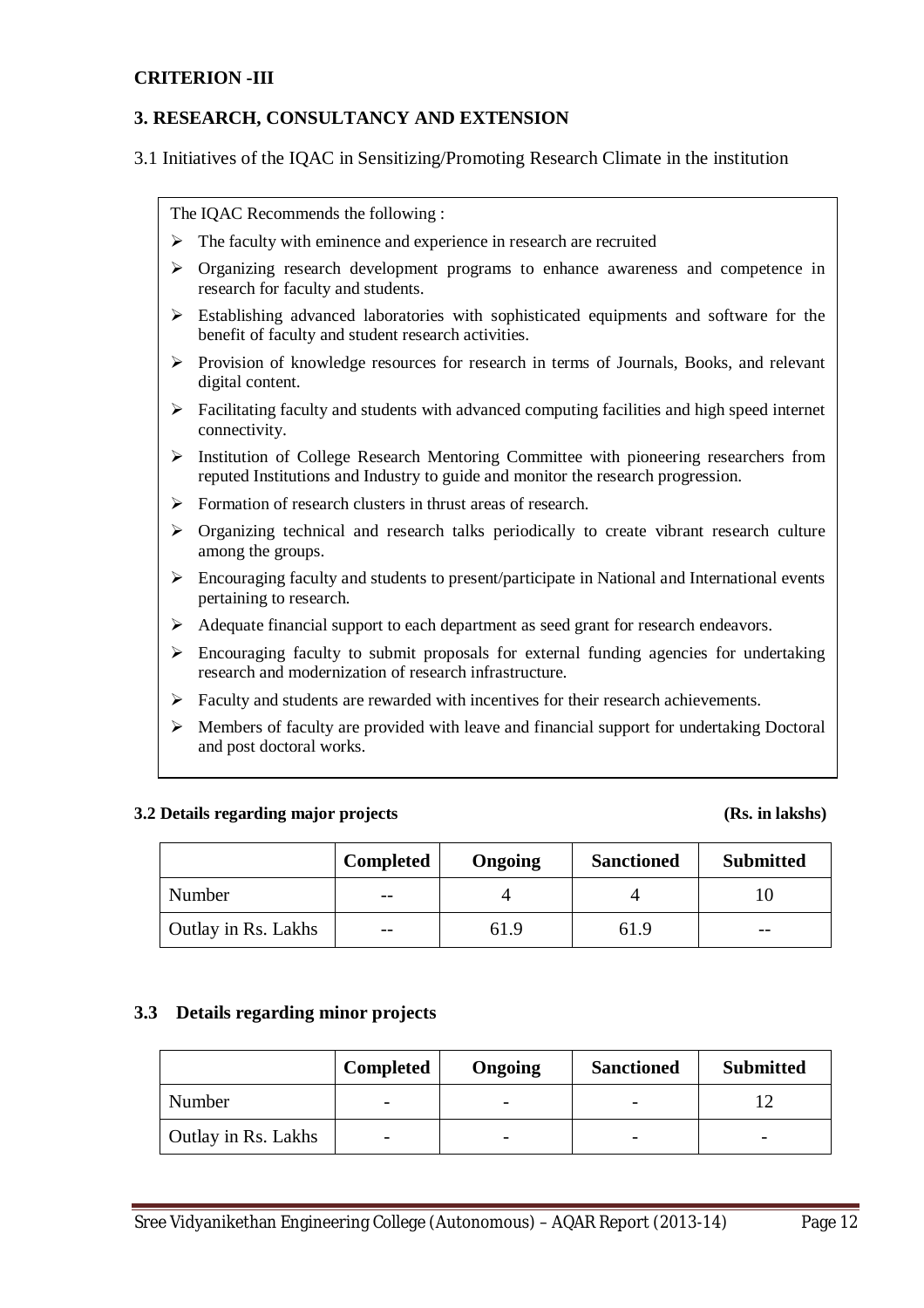# **3.4 Details on research publications**

|                                 | <b>International</b> | <b>National</b> | <b>Others</b> |
|---------------------------------|----------------------|-----------------|---------------|
| Peer Review Journals            | 119                  | 13              |               |
| <b>Non-Peer Review Journals</b> |                      |                 |               |
| e-Journals                      | 119                  | 13              |               |
| Conference proceedings          |                      |                 |               |

# **3.5 Details on Impact factor of publications:**

Range  $\begin{array}{|c|c|c|c|c|c|c|c|} \hline \end{array}$  Average  $\begin{array}{|c|c|c|c|c|c|c|c|} \hline \end{array}$  h-index  $\begin{array}{|c|c|c|c|c|c|c|} \hline \end{array}$  Nos. in SCOPUS  $\begin{array}{|c|c|c|c|c|} \hline \end{array}$  6 0.5-4

3.6 Research funds sanctioned and received from various funding agencies, industry and other organisations.

| <b>Nature of the Project</b>                                            | <b>Duration</b><br>Year | Name of the<br>funding Agency  | <b>Total grant</b><br>sanctioned | <b>Received</b> |
|-------------------------------------------------------------------------|-------------------------|--------------------------------|----------------------------------|-----------------|
| Major projects                                                          | 2013-14                 | DST-FIST, DST,<br>INUP (IITB), |                                  | 15 lakhs        |
| <b>Minor Projects</b>                                                   |                         |                                |                                  |                 |
| <b>Interdisciplinary Projects</b>                                       |                         |                                |                                  |                 |
| Industry sponsored                                                      |                         |                                |                                  |                 |
| Projects sponsored by the<br>University/College                         |                         |                                |                                  |                 |
| Students research projects<br>(other than compulsory by the University) |                         |                                |                                  |                 |
| Any other (Specify)                                                     |                         |                                |                                  |                 |
| <b>Total</b>                                                            |                         |                                | 61.9 lakhs                       | 15 lakhs        |

| 3.7 No. of books published i) With ISBN No.            |                                                   | 8   | <b>Chapters in Edited Books</b>            |                          |
|--------------------------------------------------------|---------------------------------------------------|-----|--------------------------------------------|--------------------------|
| 3.8 No. of University Departments receiving funds from | ii) Without ISBN No.                              |     |                                            |                          |
|                                                        | UGC-SAP<br><b>DPE</b><br>$\overline{\phantom{0}}$ | CAS | <b>DST-FIST</b><br><b>DBT</b> Scheme/funds | $\overline{\phantom{0}}$ |
|                                                        | ✔                                                 |     |                                            |                          |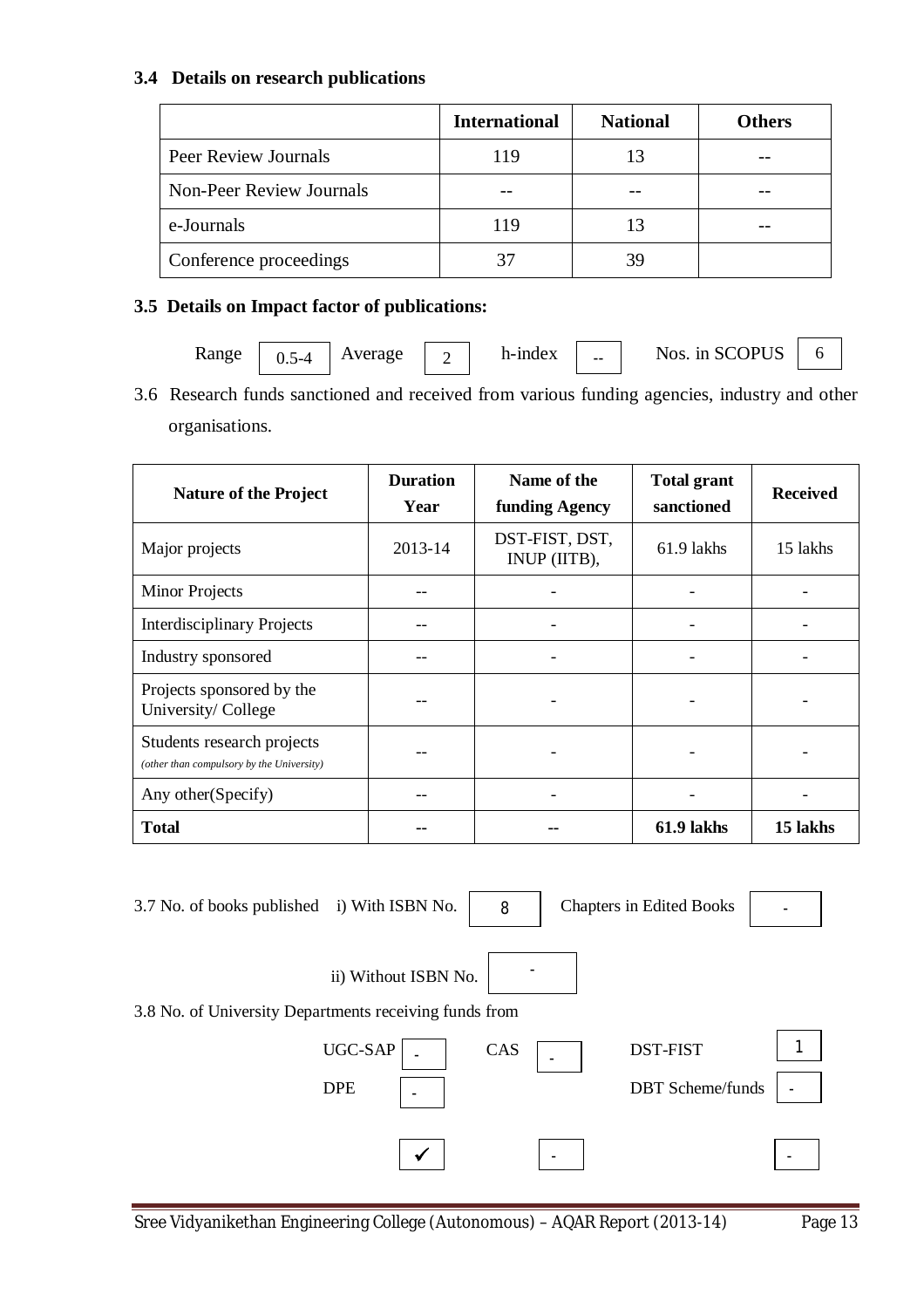| 3.9 For colleges | Autonomy       | $\rm{CPE}$ | <b>DBT</b> Star Scheme |
|------------------|----------------|------------|------------------------|
|                  | <b>INSPIRE</b> | CЕ         | Any Other (specify)    |

3.10 Revenue generated through consultancy

Rs. 57,600/-

3.11 No. of conferences organized by the Institution

| Level                  | <b>International</b> | <b>National</b> | <b>State</b> | <b>University</b> | <b>College</b> |
|------------------------|----------------------|-----------------|--------------|-------------------|----------------|
| Number                 |                      |                 |              |                   |                |
| Sponsoring<br>agencies | Under TEQIP          | Under TEQIP     |              |                   |                |

3.12 No. of faculty served as experts, chairpersons or resource persons 3.13 No. of collaborations International  $\boxed{2}$  Any other 3.14 No. of linkages created during this year 3.15 Total budget for research for current year in lakhs: From Funding agency | Trom Management of University/College | 10 lakhs Total National 15 1 2

# 3.16 No.of patents received this year

10 lakhs

| <b>Type of Patent</b> |         | <b>Number</b> |
|-----------------------|---------|---------------|
| National              | Applied |               |
|                       | Granted |               |
| International         | Applied |               |
|                       | Granted |               |
| Commercialised        | Applied |               |
|                       | Granted |               |

3.17 No. of research awards/ recognitions received by faculty and research fellows of the institute in the year

| <b>Total</b>             | <b>International</b>     | <b>National</b><br><b>State</b> |                          | <b>University</b>        | <b>Dist</b> | <b>College</b>           |
|--------------------------|--------------------------|---------------------------------|--------------------------|--------------------------|-------------|--------------------------|
| $\overline{\phantom{0}}$ | $\overline{\phantom{0}}$ | $\overline{\phantom{0}}$        | $\overline{\phantom{0}}$ | $\overline{\phantom{0}}$ |             | $\overline{\phantom{0}}$ |

# 3.18 No. of faculty from the Institution

who are Ph. D. Guides

and students registered under them

1

2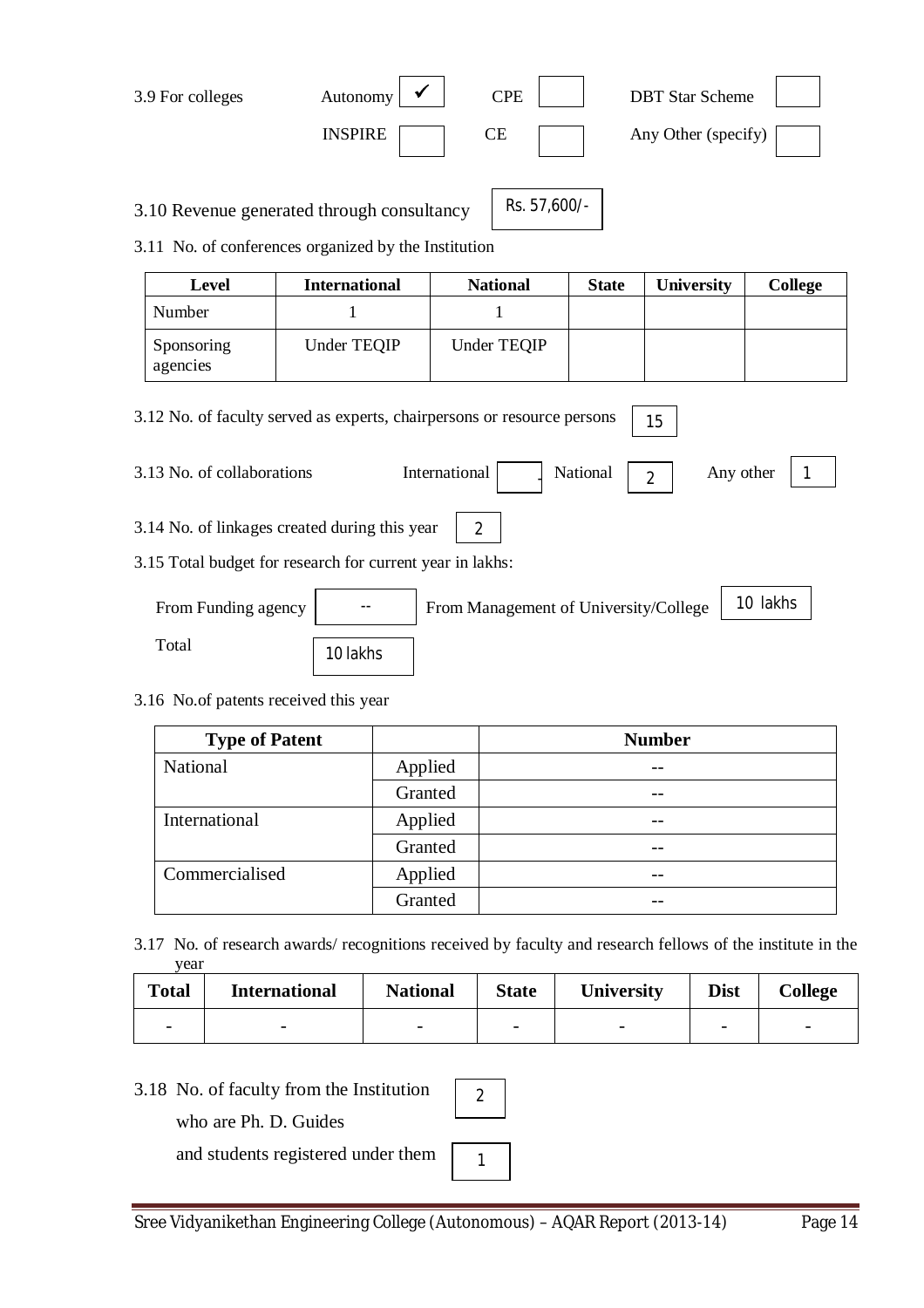3.20 No. of Research scholars receiving the Fellowships (Newly enrolled + existing ones)

-

| <b>JRF</b>                                       | <b>SRF</b>           | Project Fellows  |    | Any other           |                          |
|--------------------------------------------------|----------------------|------------------|----|---------------------|--------------------------|
| 3.21 No. of students Participated in NSS events: |                      |                  |    |                     |                          |
|                                                  |                      | University level | 50 | State level         |                          |
|                                                  |                      | National level   |    | International level | $\overline{\phantom{m}}$ |
| 3.22 No. of students participated in NCC events: |                      |                  |    |                     |                          |
|                                                  |                      | University level |    | State level         |                          |
|                                                  |                      | National level   |    | International level | $- -$                    |
| 3.23 No. of Awards won in NSS:                   |                      |                  |    |                     |                          |
|                                                  |                      | University level |    | State level         |                          |
|                                                  |                      | National level   |    | International level | $-$                      |
| 3.24 No. of Awards won in NCC:                   |                      |                  |    |                     |                          |
|                                                  |                      | University level |    | State level         |                          |
|                                                  |                      | National level   |    | International level |                          |
| 3.25 No. of Extension activities organized       |                      |                  |    |                     |                          |
| University forum                                 | College forum<br>$-$ | 1                |    |                     |                          |
| <b>NCC</b>                                       | <b>NSS</b>           | 1                |    | Any other           |                          |

# **3.26 Major Activities during the year in the sphere of extension activities and Institutional Social Responsibility**

- $\triangleright$  The curriculum adopted by the institution has inbuilt flexibility to train the students not only to excel in the fields of engineering and technology but also imbibe a sense of social responsibility for national development.
- The activities of NSS create awareness on the relevance of social justice and empowerment of under privileged sections, particularly women and children for healthy development of the community.
- $\triangleright$  Army Green, the green initiative works in the College neighbourhood in environment sensitization and awareness.
- $\triangleright$  The Institution organizes blood donation camps and medical camps in the College neighbourhood.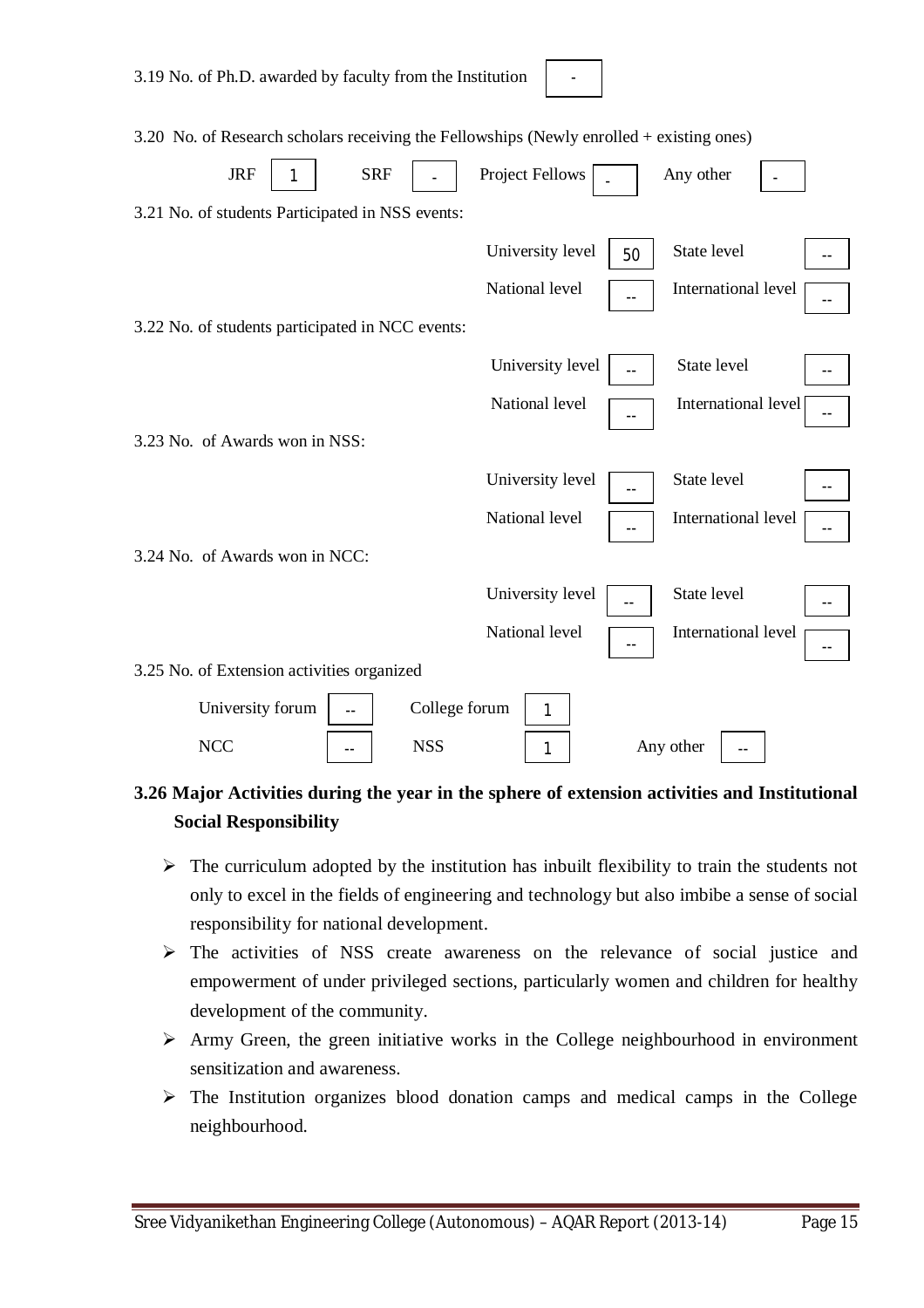# **CRITERION-IV**

# **4. INFRASTRUCTURE AND LEARNING RESOURCES**

# **4.1 Details of increase in infrastructure facilities:**

| <b>Facilities</b>                                                               | <b>Existing</b>     | <b>Newly</b><br>created | Source of<br><b>Fund</b> | <b>Total</b>  |
|---------------------------------------------------------------------------------|---------------------|-------------------------|--------------------------|---------------|
| Campus area                                                                     | 30.2 Acres          |                         | Self                     | 30.2<br>Acres |
| Class rooms                                                                     | 78                  |                         | Self                     |               |
| Laboratories                                                                    | 133                 |                         | Self                     |               |
| Seminar Halls                                                                   | 10                  |                         | Self                     |               |
| No. of important equipments purchased $($<br>1-0 lakh) during the current year. | 13                  |                         | Self                     |               |
| Value of the equipment purchased during<br>the year (Rs. in Lakhs)              | Rs. 106.32<br>lakhs |                         | Self                     |               |
| Others                                                                          |                     |                         | Self                     |               |

#### 4.2 Computerization of administration and library

The Institution is using a ERP solution EzSchool for complete automation of the academic, administrative and financial activities. The Management is planning to develop a new ERP solution – NIVA for better transparency and effective administration.

#### **4.3 Library Services:**

|                         | <b>Existing</b>              |                          |                | <b>Newly added</b>    | <b>Total</b>             |                       |  |
|-------------------------|------------------------------|--------------------------|----------------|-----------------------|--------------------------|-----------------------|--|
|                         | No.                          | <b>Value</b><br>(Rs.)    | No.            | <b>Value</b><br>(Rs.) | No.                      | <b>Value</b><br>(Rs.) |  |
| <b>Text Books</b>       | 68210                        | 16097560                 | 7630           | 1701490               | 75840                    | 17799050              |  |
| Reference Books         | 13864                        | 3316336                  | 1066           | 234511                | 14930                    | 3550847               |  |
| e-Books                 | $\overline{\phantom{0}}$     |                          |                |                       |                          |                       |  |
| Journals                | 172                          | 382508                   | 178            | 294894                | 350                      | 677402                |  |
| e-Journals              | 225                          | 294894                   | 179            | 429620                | 404                      | 724514                |  |
| <b>Digital Database</b> | $\qquad \qquad \blacksquare$ | $\overline{\phantom{a}}$ | $\overline{a}$ |                       | $\overline{\phantom{a}}$ |                       |  |
| CD & Video              | 2800                         |                          | 104            |                       | 2904                     |                       |  |
| Others (specify)        | <b>NPTEL</b>                 |                          |                |                       |                          |                       |  |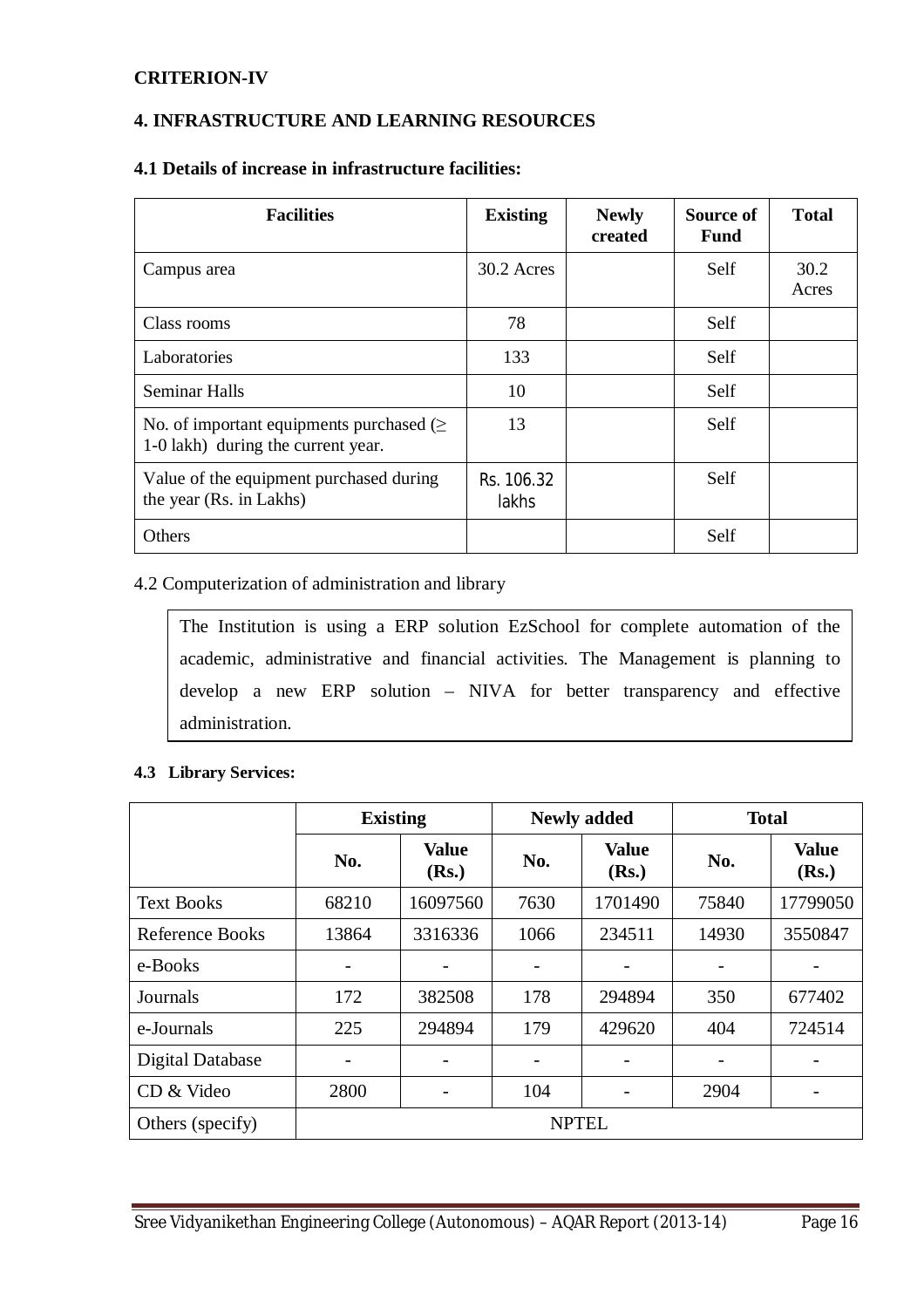# 4.4 Technology up gradation (overall)

|          | <b>Total</b><br><b>Computers</b> | Computer<br>Labs         | <b>Internet</b> | <b>Browsing</b><br><b>Centres</b> | Computer<br><b>Centres</b> | <b>Office</b> | <b>Depart</b><br>-ments | Other<br>S |
|----------|----------------------------------|--------------------------|-----------------|-----------------------------------|----------------------------|---------------|-------------------------|------------|
| Existing | 1419                             | $\overline{\phantom{a}}$ | 40 mbps         | $\overline{\phantom{a}}$          |                            |               |                         |            |
| Added    | 150                              | $\overline{\phantom{m}}$ | 30 mbps         | $\overline{\phantom{a}}$          | -                          |               |                         |            |
| Total    | 1569                             | $\overline{\phantom{a}}$ | 70 mbps         | $\overline{\phantom{a}}$          |                            |               |                         |            |

4.5 Computer, Internet access, training to teachers and students and any other programme for technology up gradation (Networking, e-Governance etc.)

Management provides adequate computers at faculty rooms for the teachers use with access to the internet and students are also allowed to use computers at central computing centre, department library and digital library.

4.6 Amount spent on maintenance in lakhs:

- i) ICT
- ii) Campus Infrastructure and facilities
- iii) Equipments
- iv) Others

Rs. 7.1 lakhs Rs. 276.41 lakhs Rs. 119.22 lakhs Rs. 3036.88 lakhs

Rs. 3439.61 lakhs

**Total :**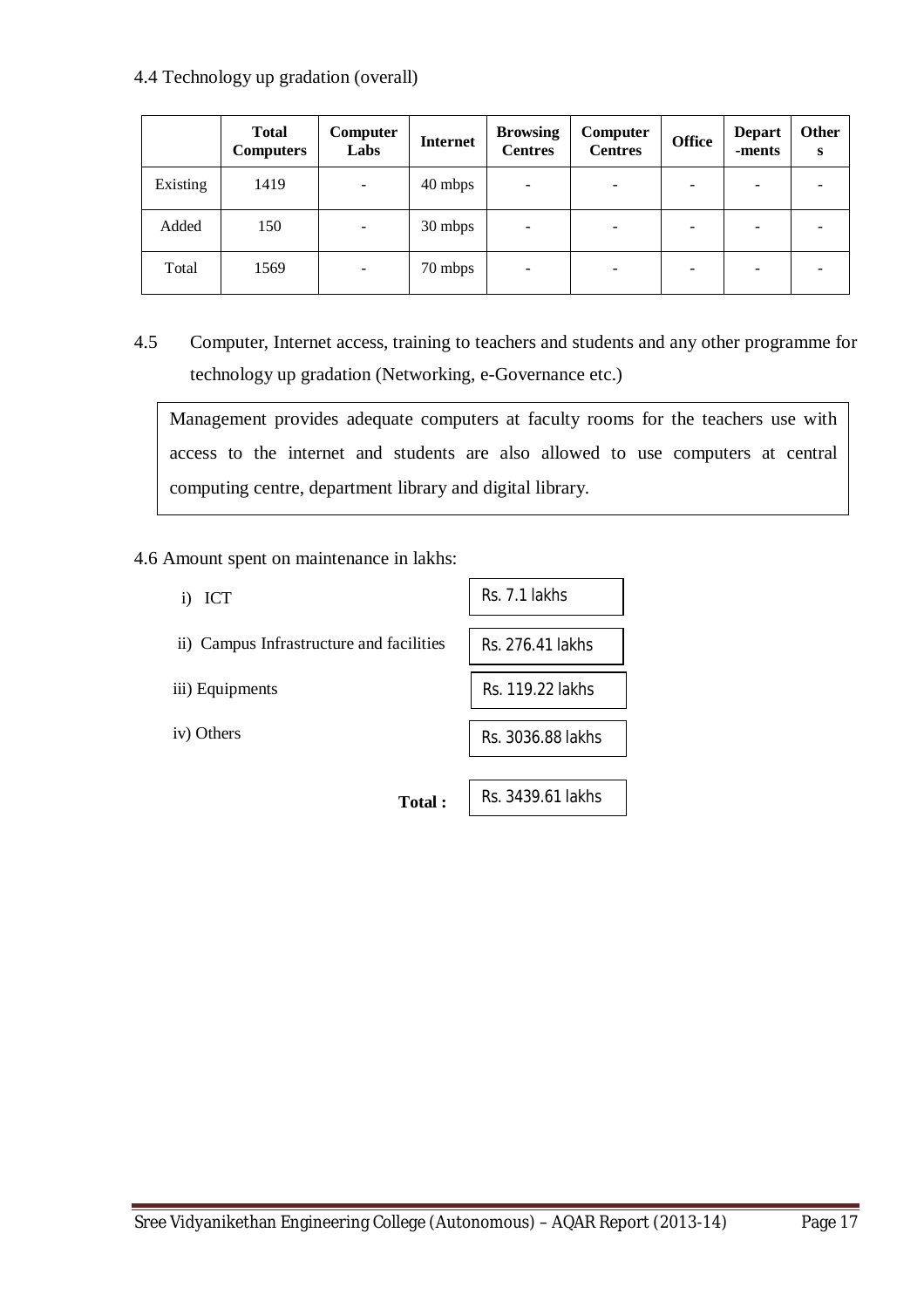# **CRITERION – V**

# **5. STUDENT SUPPORT AND PROGRESSION**

5.1 Contribution of IQAC in enhancing awareness about Student Support Services

The IQAC regularly in its meetings plan and review the quality of services offered in

- $\triangleright$  Teacher-ward system for counseling,
- $\triangleright$  Training and placement,
- > Parent-teacher interactions,
- $\triangleright$  Grievance redressal cell,
- $\triangleright$  Student welfare fund,
- $\triangleright$  Facilitating the sanction and disbursement of social welfare scholarships,
- $\triangleright$  Fee waiver/concessions for poor and deserving students

## 5.2 Efforts made by the institution for tracking the progression

The Institution monitors the progression of students through

- $\triangleright$  Continuous evaluation system
- $\triangleright$  Diagnostic tests
- $\triangleright$  Formative assessments
- $\triangleright$  communicating performance evaluation of students as progress reports to parents periodically
- $\triangleright$  Comprehensive valuation of training for placement and higher studies

5.3 (a) Total Number of students

| TTM<br>UU | PG  | Ph. D. | <b>Others</b>            |
|-----------|-----|--------|--------------------------|
| 4224      | 567 |        | $\overline{\phantom{0}}$ |

(b) No. of students outside the state



--

(c) No. of international students

|       | %    |     | $\%$  | $\mathbf{N}\mathbf{o}$ |  |
|-------|------|-----|-------|------------------------|--|
| Women | ل⊶∟⊤ | Men | 57.76 | 7760<br>oo             |  |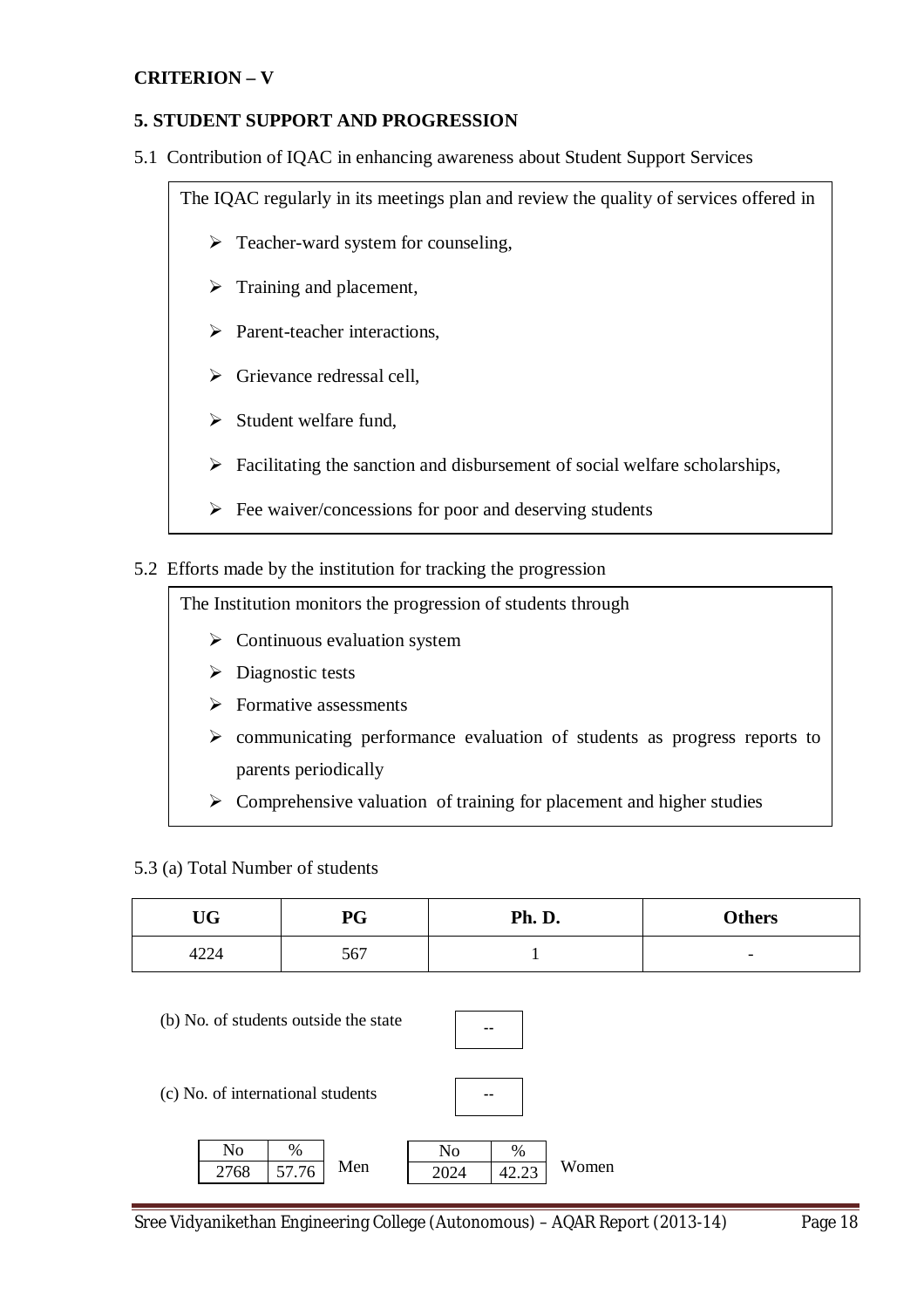| <b>Last Year</b> |     |     |           |                                        |              |      | <b>This Year</b> |          |                                                         |              |
|------------------|-----|-----|-----------|----------------------------------------|--------------|------|------------------|----------|---------------------------------------------------------|--------------|
| General          |     |     | SC ST OBC | <b>Physically</b><br><b>Challenged</b> | <b>Total</b> |      |                  |          | General SC   ST   OBC   Physically<br><b>Challenged</b> | <b>Total</b> |
| 1943             | 478 | 144 | 1732      | $\overline{\phantom{a}}$               | 4297         | 2033 | 472              | 143 1717 | $\overline{\phantom{a}}$                                | 4365         |

Demand ratio Dropout % **Nil**

5.4 Details of student support mechanism for coaching for competitive examinations (If any)

- $\triangleright$  The Library has provision for back volumes. Also, a good number of general books on literature and books useful for various competitive examinations are available in the library.
- Many of the UG and PG students have cleared GATE/GRE/ TOFEL/Central/State Competitive examinations and are pursuing higher education and careers in India and abroad

|             | No. of students beneficiaries |                                                     | 120         |     |            |  |
|-------------|-------------------------------|-----------------------------------------------------|-------------|-----|------------|--|
|             |                               | 5.5 No. of students qualified in these examinations |             |     |            |  |
| <b>NET</b>  |                               | <b>SET/SLET</b>                                     | <b>GATE</b> | 109 | <b>CAT</b> |  |
| IAS/IPS etc |                               | State PSC                                           | <b>UPSC</b> |     | Others     |  |

5.6 Details of student counselling and career guidance

The mentor-mentee system facilitates the students in addressing their academic problems, encouraging them to excel and motivates them towards higher education and career development.

The mentors are entrusted with the responsibility of counseling students on academic and career prospects. The women members of faculty counsel the women students separately as and when needed. All the students are counseled thrice in a semester.

The Institution adopts mentor-mentee system where each faculty member is allotted 20 students whose academic progression is monitored and the slow learners are counseled to improve upon their performance by counseling. All members of faculty involve themselves in counseling activities twice in a semester or as often as required.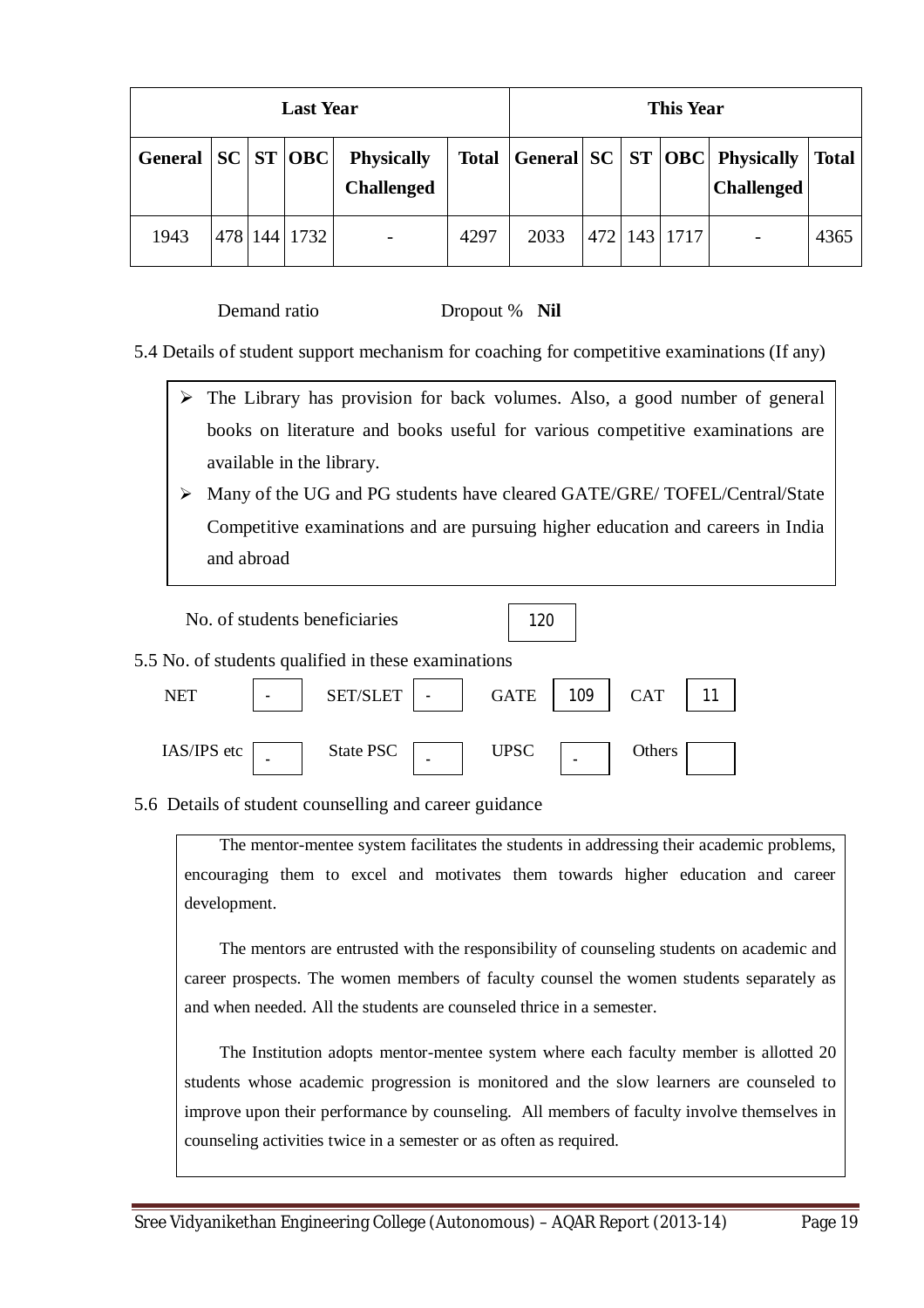# **Career Guidance:**

The Institution established a mentor – ward system thorough which each teacher mentor is allotted with a batch of 20 students. The mentoring includes personal, academic and career orientation. The counseling of students to take up higher studies and career by attempting national and international exams such as GATE, GRE, TOEFL, IELTS, CAT. Also orientation is given for students to prepare themselves for Indian Administrative Services, Group, Public Sector Organization and Industries.

No. of students benefitted



# **5.7 Details of campus placement**

|                                                                                                     | <b>Off Campus</b> |                                     |                                            |
|-----------------------------------------------------------------------------------------------------|-------------------|-------------------------------------|--------------------------------------------|
| Number of<br>Number of<br><b>Organizations</b><br><b>Students</b><br><b>Visited</b><br>Participated |                   | Number of<br><b>Students Placed</b> | <b>Number of Students</b><br><b>Placed</b> |
| 25                                                                                                  | 820               | 356                                 |                                            |

#### **5.8 Details of gender sensitization programmes**

The Institution organizes programmes related to gender equity to sensitize the students and faculty. Special sessions on gender equality are also conducted. Gender equity is ensured by implementing the G.O's issued by the Government of Andhra Pradesh. The campus is characterized by cultural, racial, and gender diversity among faculty, staff, and students supported by practices and programs that embody the ideals of an open and democratic society.

#### **5.9 Students Activities**

5.9.1 No. of students participated in Sports, Games and other events

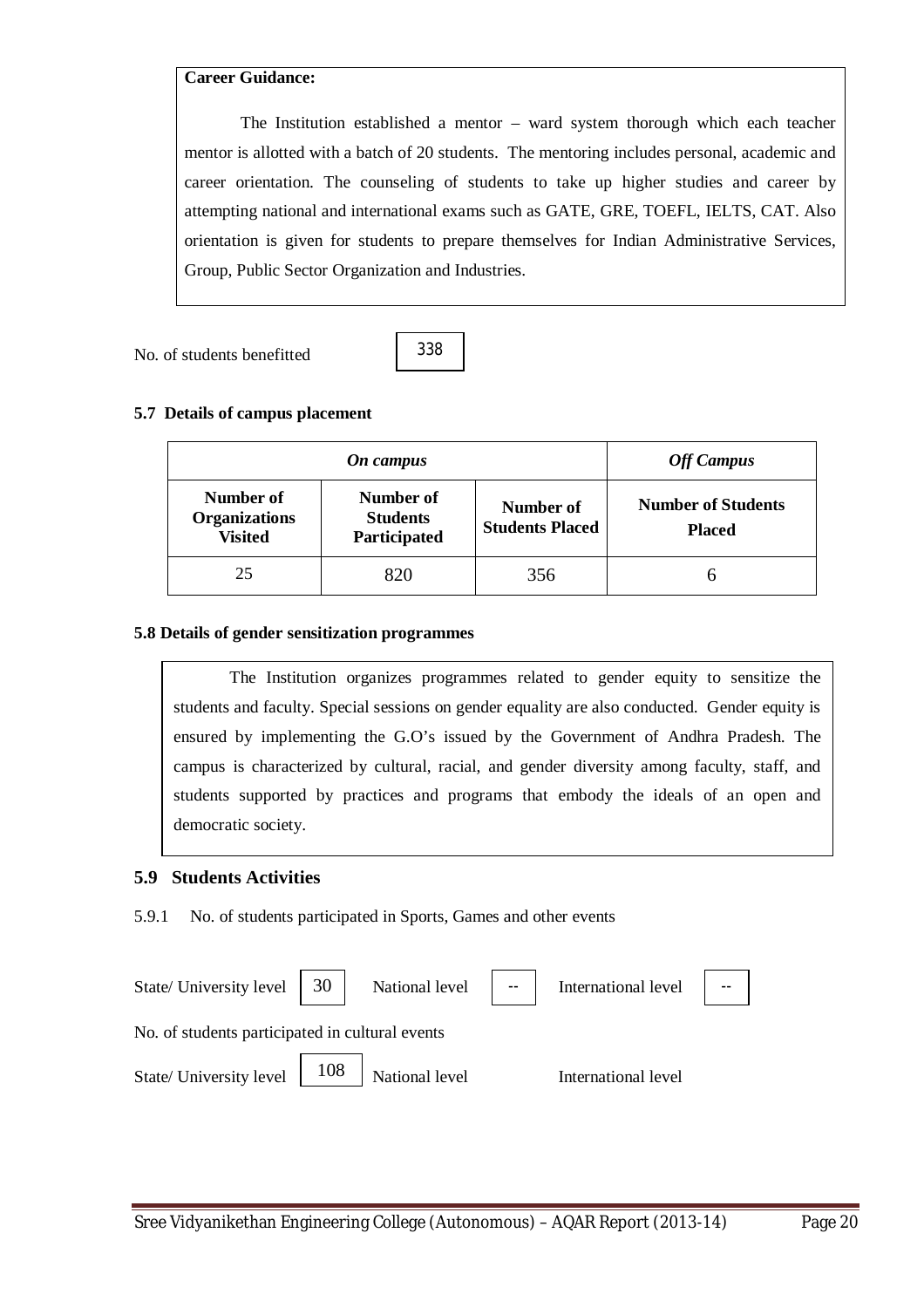5.9.2 No. of medals /awards won by students in Sports, Games and other events

| Sports : State/University level   --   National level   --                         | International level $\ \cdot\ $ |  |
|------------------------------------------------------------------------------------|---------------------------------|--|
| Cultural: State/ University level   --   National level   --   International level |                                 |  |

### **5.10 Scholarships and Financial Support**

|                                                                        | <b>Number of students</b> | Amount       |
|------------------------------------------------------------------------|---------------------------|--------------|
| Financial support from institution                                     | 258                       | 60,07,875    |
| Financial support from government                                      | 3017                      | 10,00,94,900 |
| Financial support from other sources                                   | 86                        | 82,56,000    |
| Number of students who received International/National<br>recognitions |                           |              |

## 5.11 Student organised / initiatives

| Fairs | : State/ University level $\vert \cdot \vert$ National level $\vert \cdot \vert$ |  | International level   -       |  |
|-------|----------------------------------------------------------------------------------|--|-------------------------------|--|
|       | Exhibition: State/ University level   -   National level   -                     |  | International level $\vert$ - |  |

5 (Through Technical Associations)

5.12 No. of social initiatives undertaken by the students

5.13 Major grievances of students (if any) redressed: Nil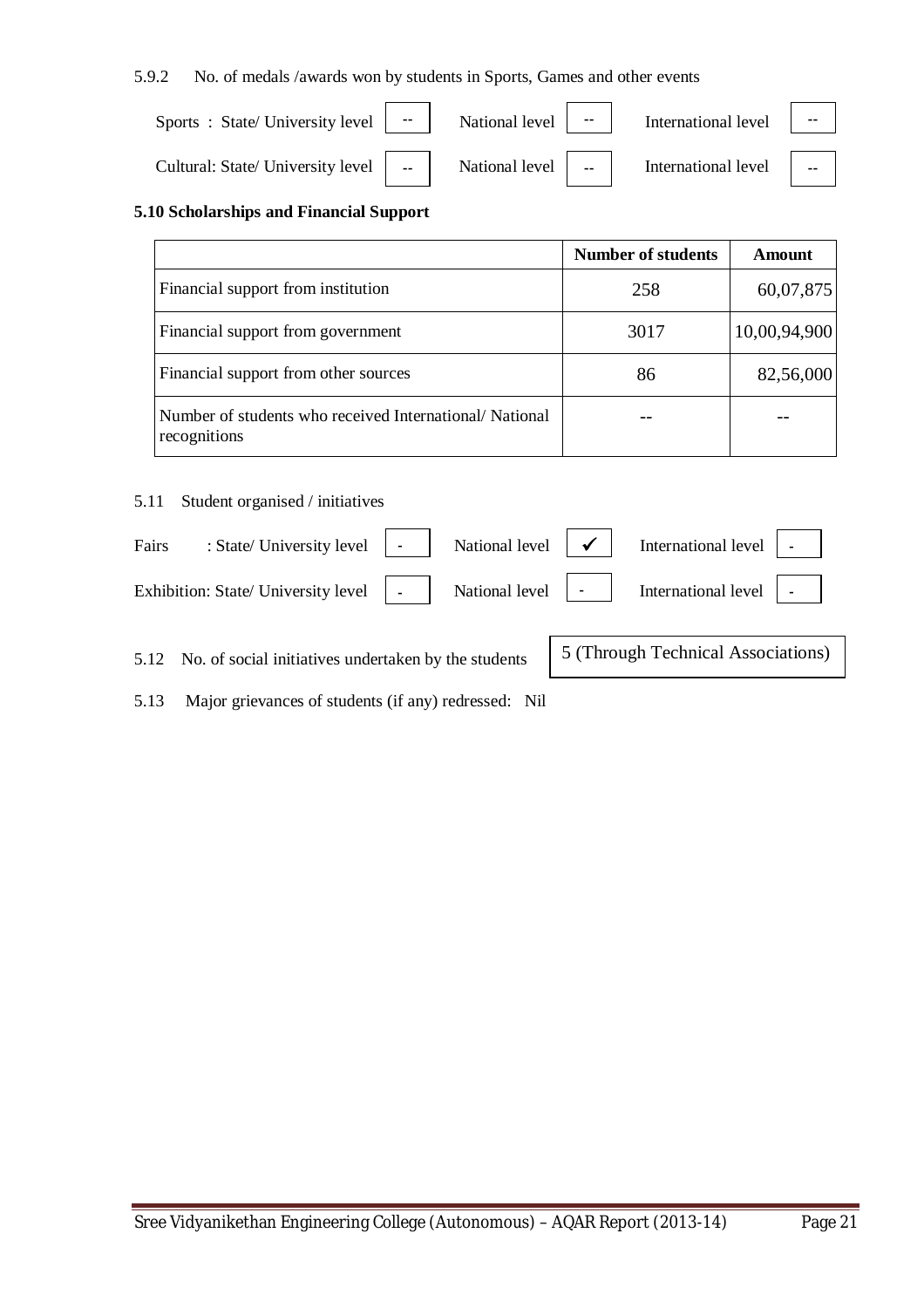# **CRITERION – VI**

#### **6. GOVERNANCE, LEADERSHIP AND MANAGEMENT**

6.1 State the Vision and Mission of the institution

**Vision:** To be one of the Nations's premier Engineering Colleges by achieving the highest order of excellence in Teaching and Research.

**Mission:** Through multidimensional excellence, we value intellectual curiosity, pursuit of knowledge building and dissemination, academic freedom and integrity to enable the students to realize their potential. We promote technical mastery of Progressive Technologies, understanding their ramifications in the future society and nurture the next generation of skilled professionals to compete in an increasingly complex world, which requires practical and critical understanding of all aspects.

6.2 Does the Institution has a management Information System

Yes, the Institution is using an ERP solution called EzSchool for automation. Also the Institution uses NPIU MIS portal for TEQIP implementation. MIS portal has facilitated the Institution to streamline the data under various heads. The Institution has entered all the details pertaining to the years  $2010 - 2011$ ,  $2011 - 2012$ ,  $2012 - 2013$  and for the year 2013 – 2014 is in progress. The data information in the portal has facilitated the Institution, NPIU and APSPFU to monitor the activities of the Institution, easy assessment and facilitate speedy fund disbursal. The Institution is one among the few Institutions which has completely complied with the statutory requirements of all the criteria in the MIS.

- 6.3 Quality improvement strategies adopted by the institution for each of the following:
- 6.3.1 Curriculum Development

The Vision and Mission of the Department defined based on the Vision and Mission of the Institution forms the basis for establishing PEOs and POs of the program. These form the indicators for the development of the program curriculum.

The Chairman, BOS initiates the process of curriculum design, development and update. The stakeholders of the program - students, parents, alumni, teachers, apex agencies, employers and industry inputs are collected and documented.

The data is discussed in meeting of internal experts of the BOS to evolve the necessary inputs for the design of program curriculum.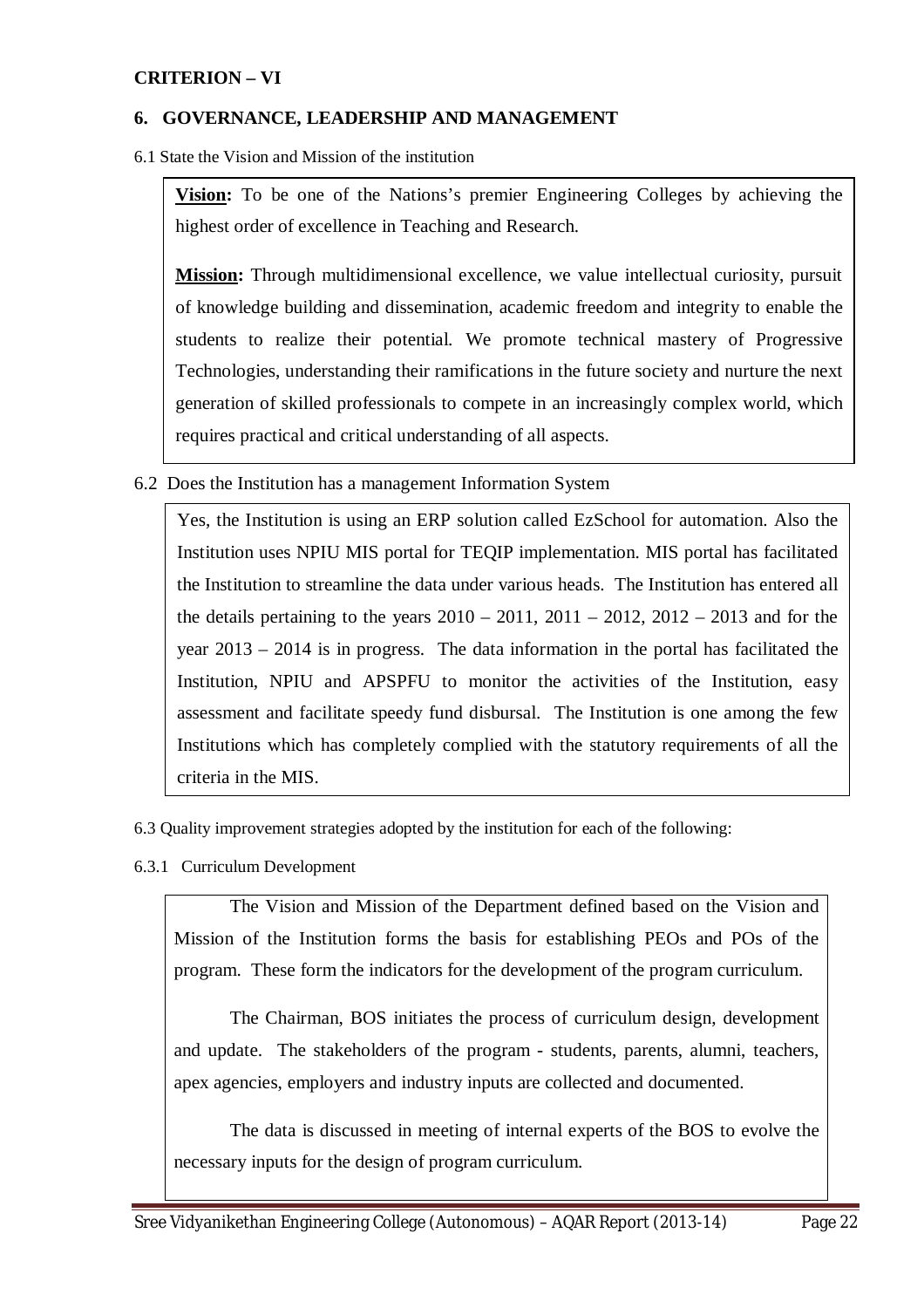Draft course content is prepared by individual faculty experts and is reviewed by the group coordinators. These are discussed and reviewed by external experts of reputed Institutions such as NIT's and IITs. The necessary suggestions are incorporated and the draft course content is made ready.

The syllabi, teaching-learning activities, faculty development, student development and research activities are all put up as the agenda for the meeting of BOS. The external experts in the BOS also peruse and suggest for the design and development of program curriculum.

The approved curriculum of BOS is put up for the discussion and approval of the academic council. It is then proposed for approval in the Governing Body meeting. The approved program curriculum is implemented for the program by the Department.

# **6.3.2 Teaching and Learning**

# **Teaching**

- $\triangleright$  Recruit faculty and encourage them for continuing education for qualification and skills upgradation.
- $\triangleright$  Motivate faculty to undertake research and consultancy for quality outputs and internal revenue generation.
- $\triangleright$  Develop a culture of pedagogy that leads to demonstrable student learning.
- Train all the faculty to current pedagogical approaches and introduce State-Of-The-Art technologies in teaching and learning.
- $\triangleright$  Increase financial support and provide leave facilities for the faculty to upgrade qualifications, attend seminars and conferences, undergo pedagogical training and interact with academic peers and keep abreast with the emerging trends in Engineering and Technology.
- $\triangleright$  Retaining the faculty by encouraging them through facilities and incentives for outstanding performance.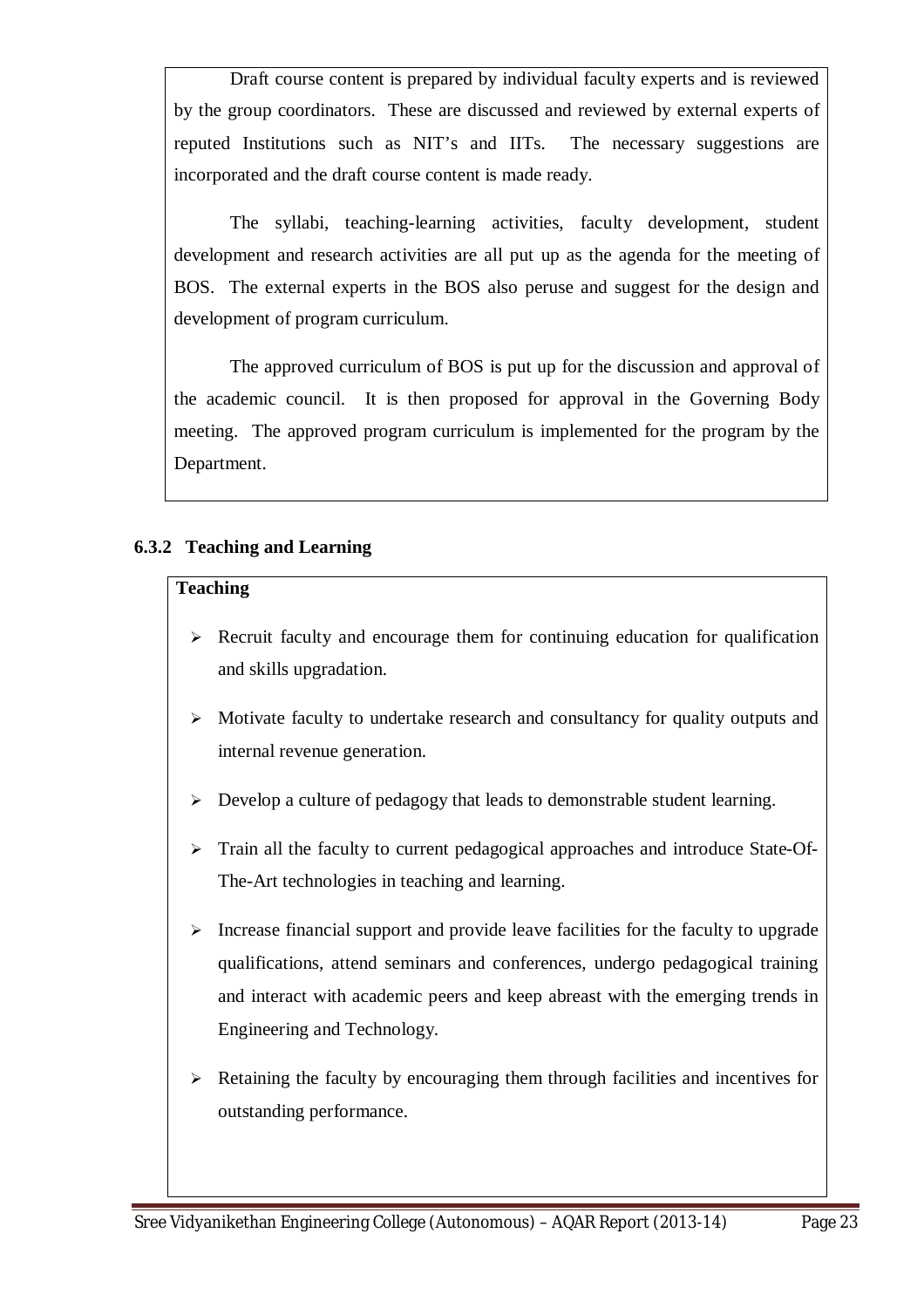# **Learning:**

- $\triangleright$  Student learning styles
- $\triangleright$  Awareness on diversity of students
- $\triangleright$  Curricular structure
- $\triangleright$  Peer and Expert Interaction, and
- Learning Assessment Methods

# **6.3.3 Examination and Evaluation**

- $\triangleright$  Continuous evaluation
- $\triangleright$  Diagnostic tests
- $\triangleright$  Formative tests
- $\triangleright$  Summative tests
- $\triangleright$  Assignments
- $\triangleright$  Internal and external evaluation

# **6.3.4 Research and Development**

- $\triangleright$  Recruit faculty with high potential for research.
- $\triangleright$  Increase funding support for faculty research and creative endeavors.
- $\triangleright$  Seek avenues for collaborative research with industry, other universities, State and Central Government agencies.
- $\triangleright$  Provide innovative modern facilities and laboratories for multidisciplinary research for faculty and students.
- $\triangleright$  Promote increased faculty participation in research, consultancy and sponsored projects.
- $\triangleright$  Provide financial support and scholarships for Post graduate and Doctoral students to encourage research.
- $\triangleright$  Create Department wise centres to market the services and products to the industry, thereby generating internal revenue.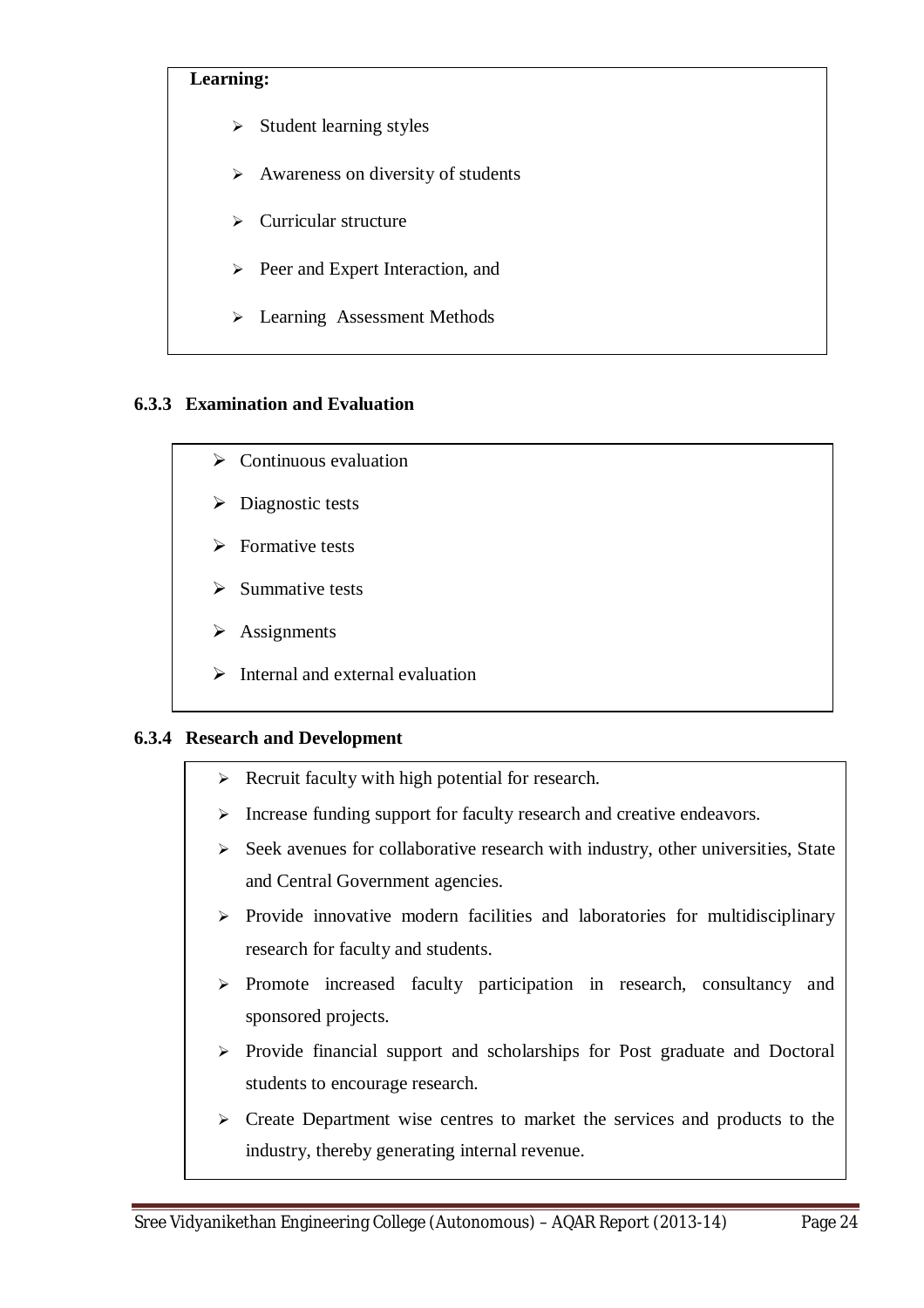## **6.3.5 Library, ICT and physical infrastructure / instrumentation**

- $\triangleright$  Establish linkages and seek funding from public and private agencies to create infrastructure for research and consultancy.
- $\triangleright$  Develop the campus for faculty, staff and students for distinctive teachinglearning environment.
- $\triangleright$  Enhance the educational environment through transformation of academic and non-academic units with latest infrastructure and technologies.
- $\triangleright$  Create modern educational environment to bridge the industry and academic environment by industry participation and collaboration.

#### **6.3.6 Human Resource Management**

- a) Before commencement of every academic year the faculty and staff requirements are assessed and the vacancies are advertised in leading dailies besides placing the same in the Institution's website. Duly constituted selection committees recruit the faculty and staff.
- b) The faculty and staff requirements are assessed based on the workload as per the AICTE norms.
- c) The Institution encourages fresh post graduates and doctorates who have passion for teaching. However, faculty and staff with previous experience in other Institutions are given weight age in the selections in deserving cases.

# **6.3.7 Faculty and Staff recruitment**

- $\triangleright$  Wide Publicity in Newspapers
- $\triangleright$  Web Notifications
- $\triangleright$  Recruitment through expert selection committees
- $\triangleright$  Process includes demonstration and interviews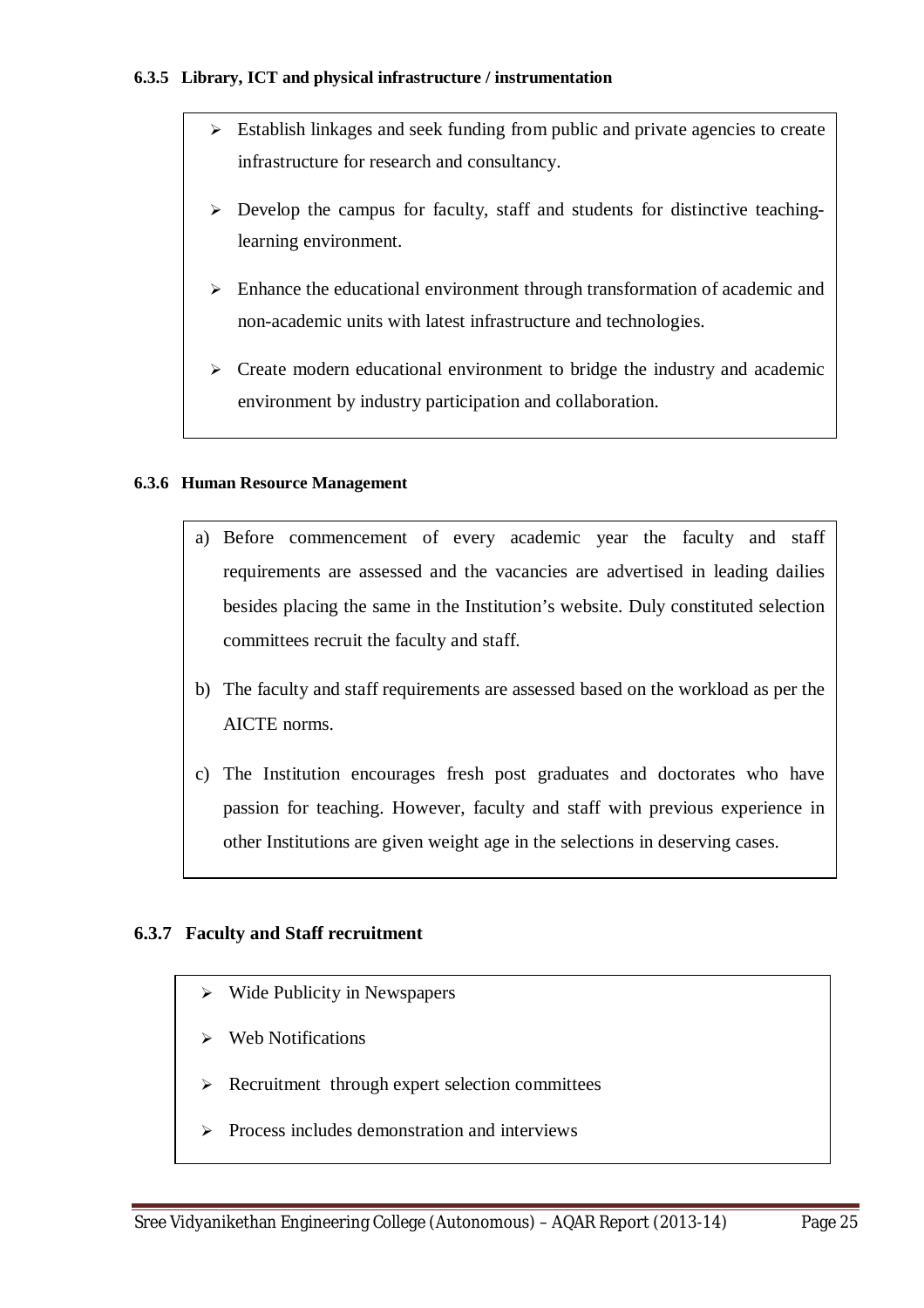- $\triangleright$  Inviting senior industry personnel as adjunct faculty and their contribution to curriculum design, assessment and delivery of expert lectures.
- $\triangleright$  Interaction with industry to provide opportunities to students by exposing to new technologies and problem-solving projects.
- $\triangleright$  Guidance from industry for the Institution in developing laboratories, provide software and information in latest technologies.
- $\triangleright$  Collaborate with industry in joint educational programs and R & D activities.
- $\triangleright$  Training faculty and staff in latest technologies in the industry.
- $\triangleright$  Enhance employability of students by training in technical and managerial skills and provide placement opportunities.

# **6.3.9 Admission of Students**

The institution has an active website (www.vidyanikethan.edu) which is updated regularly and all the details of the institution are placed on the website. In addition, wide publicity is given through news papers (regional and national) about the admissions and related matters.

All admissions into all courses of study offered are strictly made as per the guidelines of APSCHE with due weightage to meritocracy.

# **6.4 Welfare schemes for**

| <b>Teaching</b><br>Non teaching | ✓<br>✓ | Group Insurance Policy<br>50% of fee waives in campus for employee<br>of SVEC. |
|---------------------------------|--------|--------------------------------------------------------------------------------|
| <b>Students</b>                 | ✓      | Student Welfare Fund for fee waivers and<br>concession.                        |
|                                 |        | One way travel allowance for attending<br>conferences & workshops.             |

6.5 Total corpus fund generated

80.50 lakhs

6.6 Whether annual financial audit has been done  $\mathbf{V}$   $\mathbf{V}$   $\mathbf{v}_{\text{es}}$  |  $\mathbf{v}_{\text{e}}$  |  $\mathbf{v}_{\text{o}}$ 

 $Y_{PS}$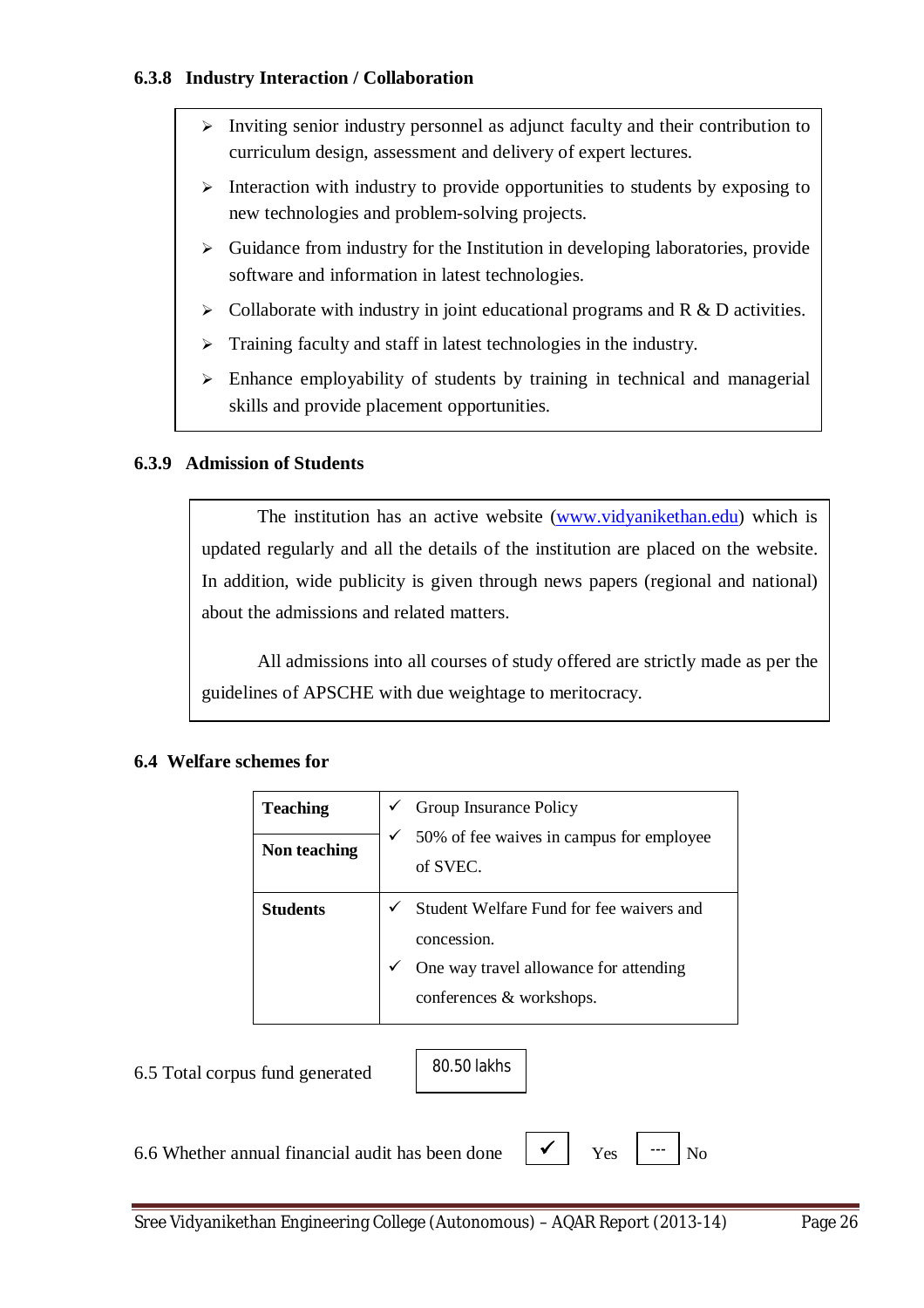# 6.7 Whether Academic and Administrative Audit (AAA) has been done?

| <b>Audit Type</b> | <b>External</b> |               | <b>Internal</b> |                  |  |
|-------------------|-----------------|---------------|-----------------|------------------|--|
|                   | Yes/No          | <b>Agency</b> | Yes/No          | <b>Authority</b> |  |
| Academic          |                 |               | Yes             |                  |  |
| Administrative    |                 |               | Yes             |                  |  |

6.8 Does the University/ Autonomous College declares results within 30 days?

For PG Programmes Yes

| For UG Programmes Yes $\vert \checkmark \vert$ No $\vert$ --- |  |  |
|---------------------------------------------------------------|--|--|
|                                                               |  |  |

 $\rm No$ 

6.9 What efforts are made by the University/ Autonomous College for Examination Reforms?

- $\triangleright$  Revaluation
- $\triangleright$  Recounting
- $\triangleright$  Grading System
- $\triangleright$  External Evaluation
- $\triangleright$  Early publication of results online

6.10 What efforts are made by the University to promote autonomy in the affiliated/constituent colleges?

Not Applicable

6.11 Activities and support from the Alumni Association

Alumni Contributions:

- $\triangleright$  Mentoring the students of the Institution.
- Feedback on Program Educational Objectives and Program Outcomes
- $\triangleright$  Feedback on facilities.
- $\triangleright$  Network for student placements and internships
- $\triangleright$  Participation in Board of Studies for curriculum development

6.12 Activities and support from the Parent – Teacher Association

- $\triangleright$  Feedback on facilities
- $\triangleright$  Feedback on student progression
- $\triangleright$  Inputs on student and parent aspirations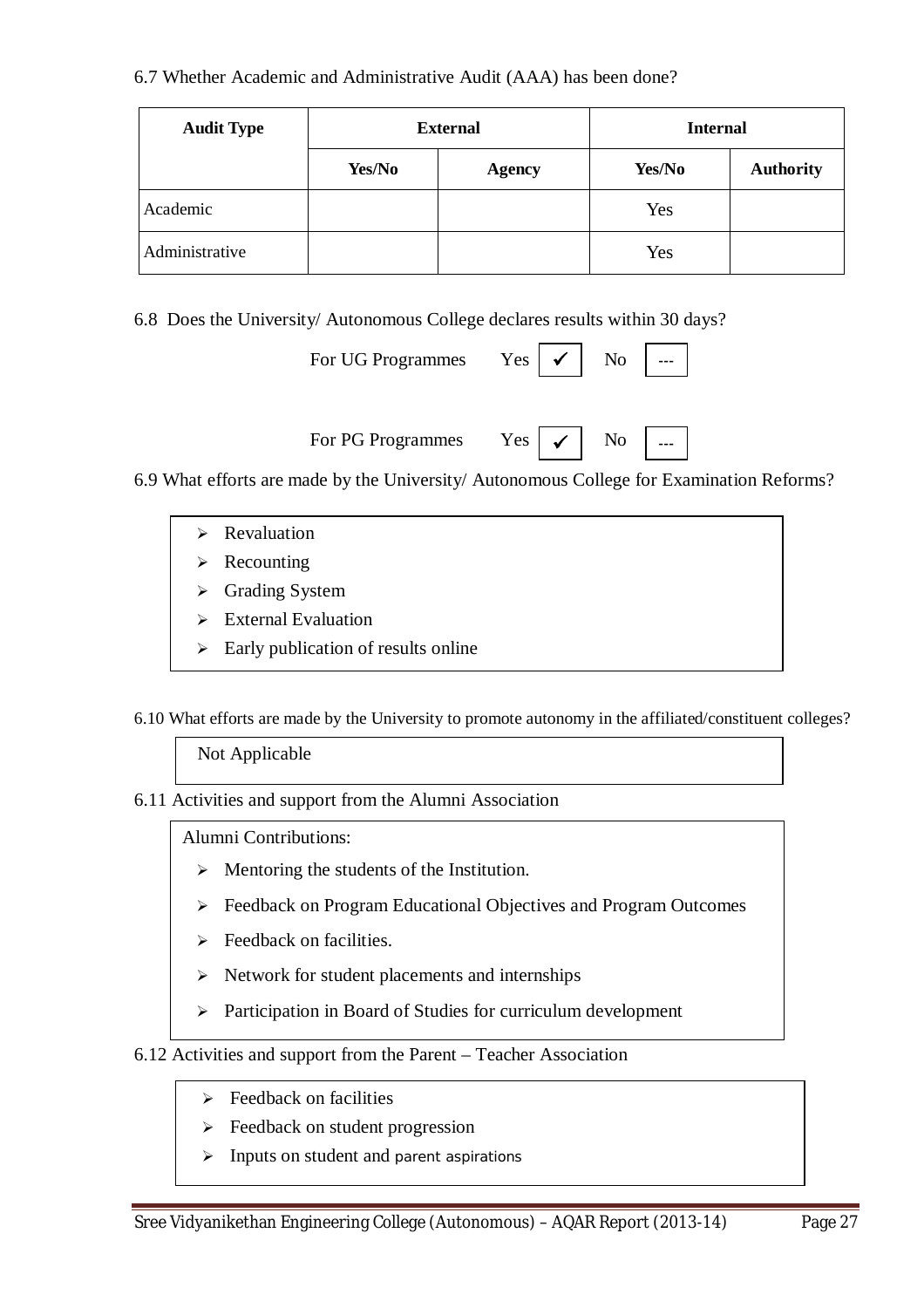## 6.13 Development programmes for support staff

 $\triangleright$  Staff Development programs in skills and communications

6.14 Initiatives taken by the institution to make the campus eco-friendly

- $\geq$  The Institution is practicing some of the eco-friendly process such as rain water harvesting by providing sinks in various places on the campus.
- $\triangleright$  The recycled water from the Sewage treatment plant is used for watering the trees and lawns on the campus.
- > Periodic Energy audit
- $\triangleright$  Proposals for roof top solar power plants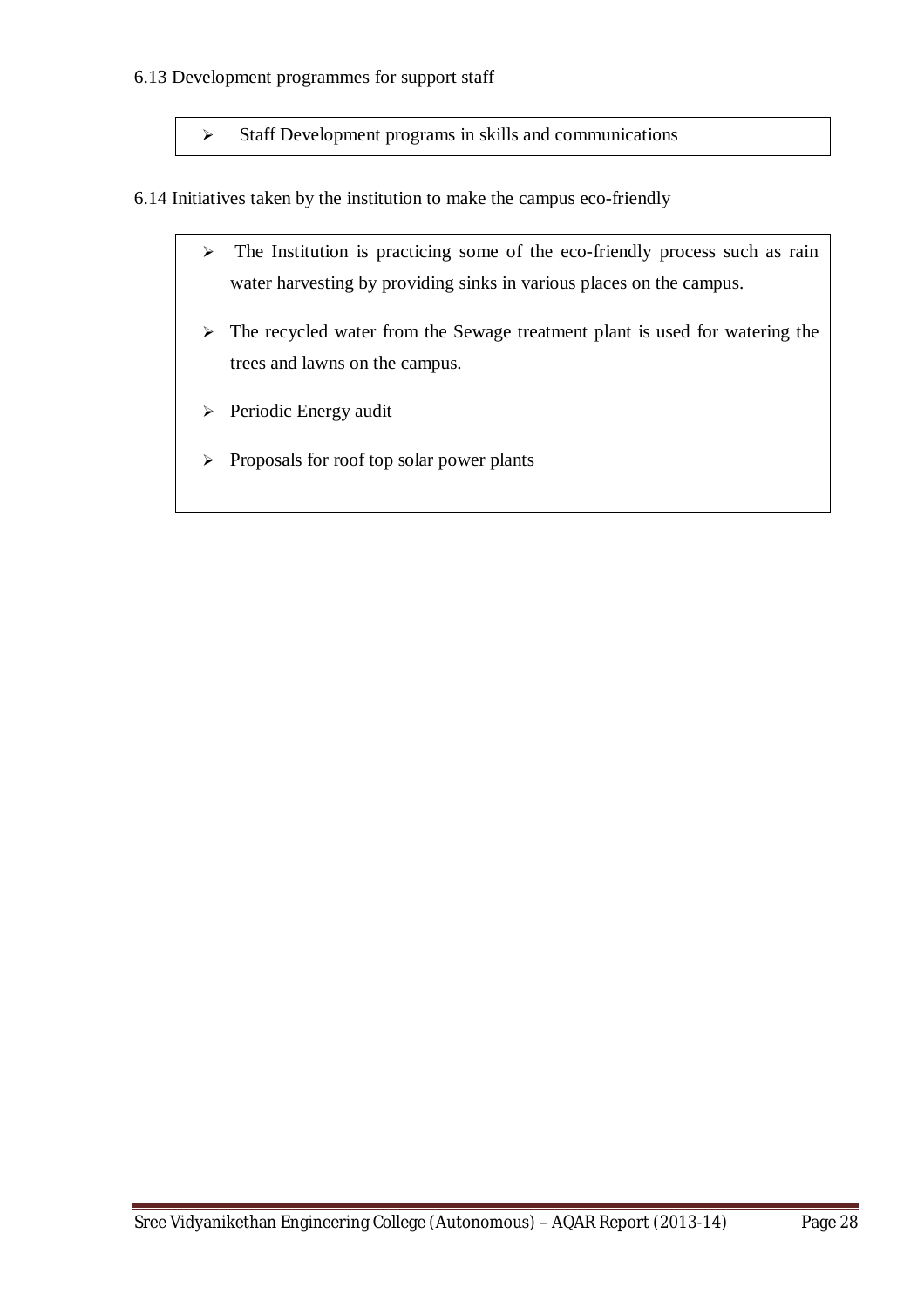# **CRITERION – VII**

#### **7. INNOVATIONS AND BEST PRACTICES**

- **7.1 Innovations introduced during this academic year which have created a positive impact on the functioning of the institution. Give details.**
	- ▶ Constitution of Research Mentoring Committee,
	- $\triangleright$  Internal audits for quality monitoring
	- $\triangleright$  Outcome based education practices
- **7.2 Provide the Action Taken Report (ATR) based on the plan of action decided upon at the beginning of the year.**

--

# **7.3 Give two Best Practices of the institution** *(please see the format in the NAAC Self-study Manuals)*

- 1. Orientation classes are conducted before the commencement of the programme to raise the level of understanding.
- 2. Slow and advanced learners are identified through internal exams. Remedial classes are conducted for slow learners.
- 3. Subjects are allotted to faculty members based on their preferences before the commencement of the instruction.
- 4. Lesson plans are prepared by the faculty in accordance with the syllabus.
- 5. Teachers' performance is evaluated by the students through feedback. The feedback is analyzed and the faculty members are advised by the Head of the Department to improve their teaching skills, wherever necessary.

#### 7.4 Contribution to environmental awareness / protection

The NSS unit of the Institution conducts events like preservation of biodiversity and awareness on hazards in environmental pollution, which promotes sustained community development.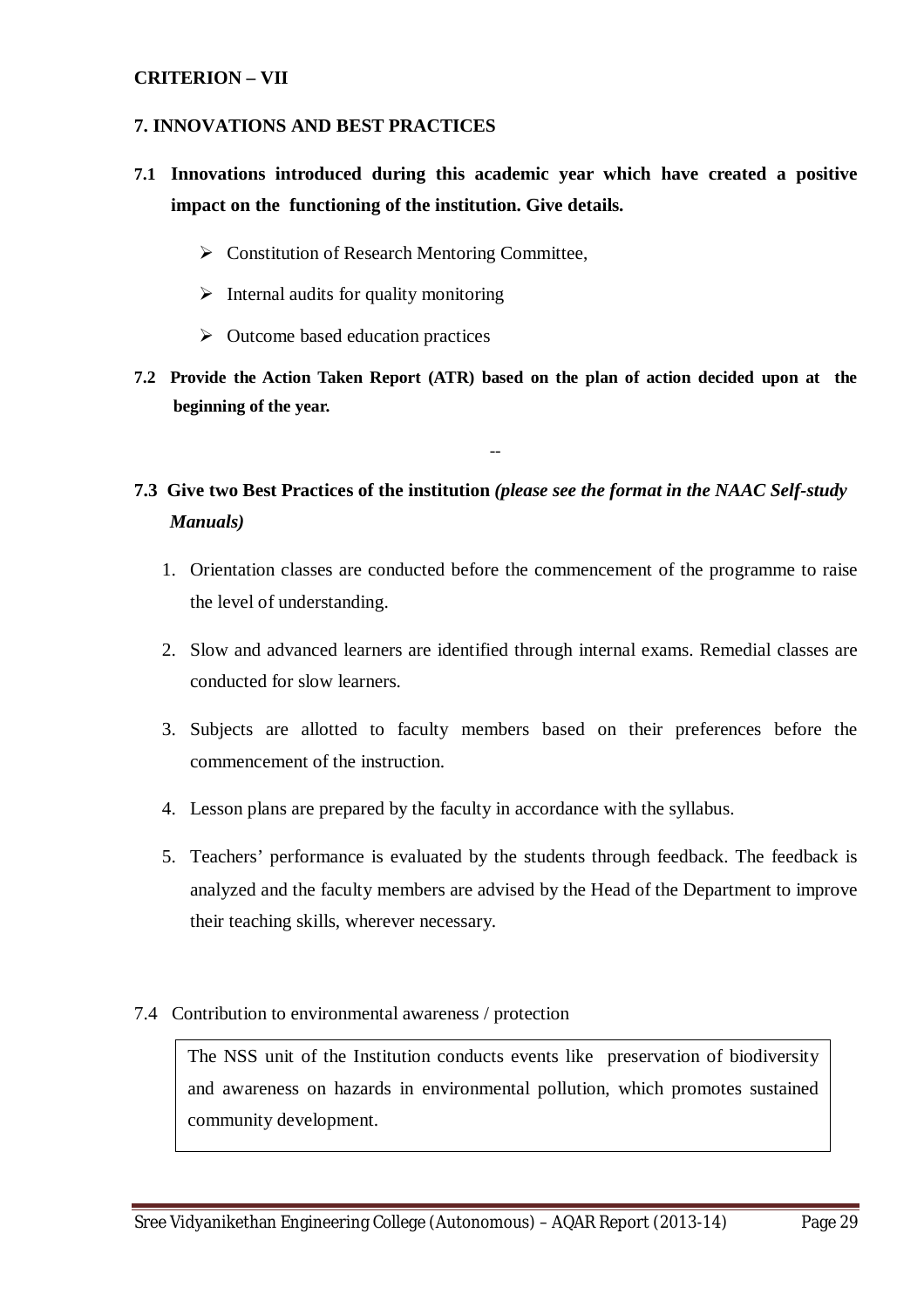7.5 Whether environmental audit was conducted? Yes

```
N<sub>0</sub>
```
7.6 Any other relevant information the institution wishes to add. (for example SWOT Analysis)

Impelled by the dire need to provide quality Professional Education, Sree Vidyanikethan Educational Trust established Sree Vidyanikethan Engineering College in 1996 with three branches of Engineering. The College has made rapid progress during the last 19 years and endeared itself to all the stakeholders by its quality initiatives and practices.

The Institution has been consolidating its strengths while being conscious of its weaknesses. The outlook for identifying opportunities and threats is considered complimentary to the internal self-study in the SWOT Analysis.

# **Strengths:**

- Conferment of Autonomy by University Grants Commission (UGC), New Delhi
- $\triangleright$  Accreditation of Programs by NBA, New Delhi
- Permanent Affiliation accorded by JNTUA, Anantapur
- $\triangleright$  Accreditation of the college with a top Grade 'A' by National Assessment and Accreditation Council (NAAC)
- $\triangleright$  Included in the list of colleges under 2(f) and 12 (B) of UGC Act 1956
- Implementation of TEQIP-II (Technical Education Quality Improvement Programme) grant of Rs. 4 Crores under Sub Component 1.1: Strengthening Institutions to improve learning outcomes and employability of graduates.
- $\triangleright$  External Statutory Audits and mentoring exercises were conducted to assess and direct the implementation and quality of the activities envisaged by the Institution
- $\triangleright$  Through comprehensive institutional training development plan all the members of faculty and staff are trained to enhanced competence in domain and relevant functional areas
- $\triangleright$  Proactive Management with transparency and decentralization of academic administration.
- $\triangleright$  Establishment of Research Centers in EEE & ECE Departments, recognized by JNTUA, Anantapur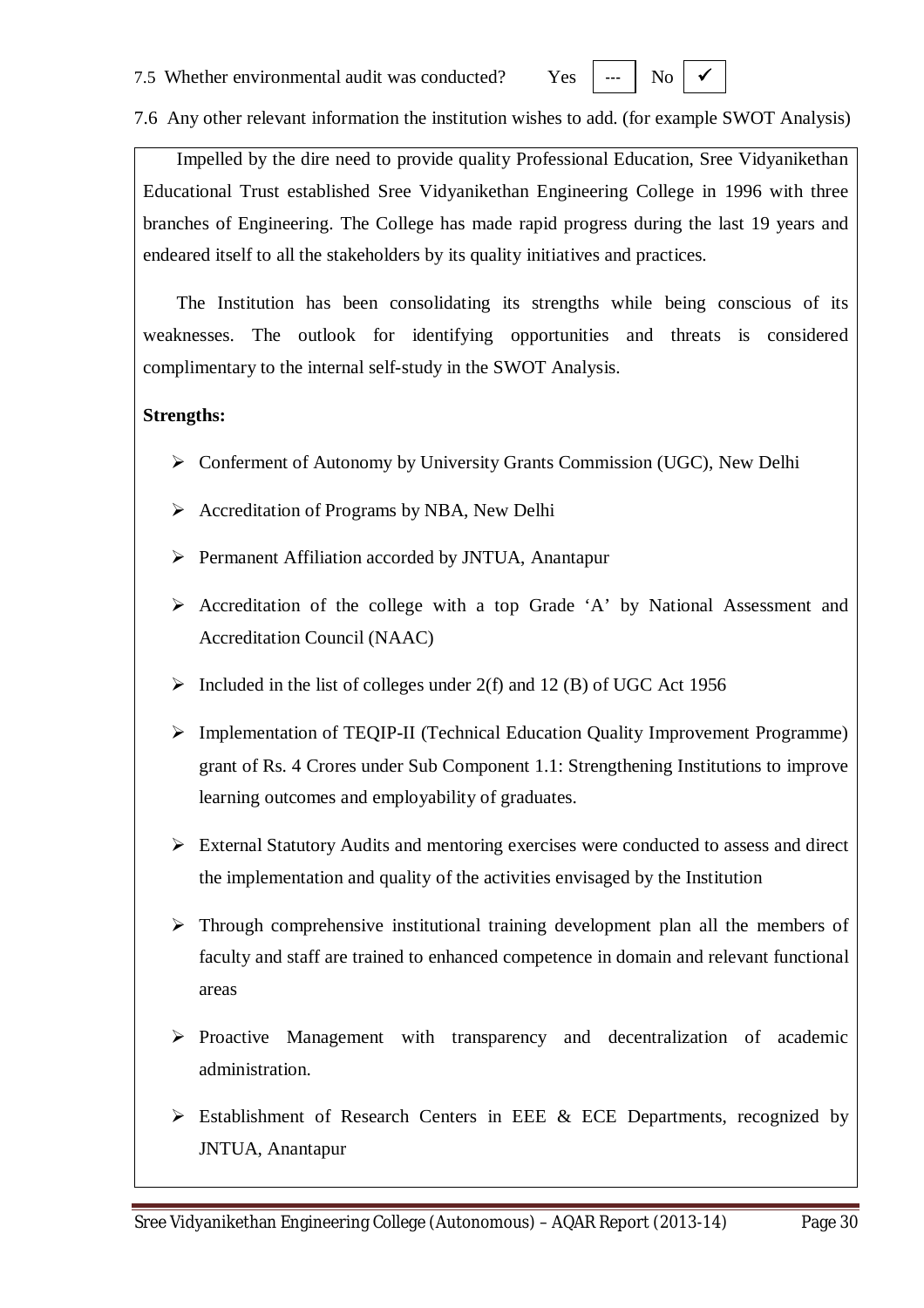- Wide range of programs offered in line with the Mission of the Institution.
- $\triangleright$  Include curriculum design, development and update for outcome based education.
- $\triangleright$  Enhanced interaction with national institutions and industry for faculty and student development
- $\triangleright$  Curriculum is supplemented with add-on/bridge courses, expert lectures, seminars and conferences in latest areas of Engineering and Technology.
- Live lecturers/Tutorials/Virtual Labs from IIT Madras, under Quality Enhancement of Engineering Education (QEEE) 'Direct-to-Student Programmme'
- $\triangleright$  Well-planned teaching methodology and continuous evaluation of students.
- $\triangleright$  Student academic progression through tutorials, practical based learning, mini projects and courses on life skills besides remedial classes for slow learners.
- $\triangleright$  Ouality intake of students.
- $\triangleright$  Students Technical Associations and chapters to provide a platform for enhancement of knowledge in latest areas of technology.
- $\triangleright$  Holistic personality development of students through various curricular, co-curricular and extracurricular activities
- $\triangleright$  Faculty recruitment through expert selection committees. Members of faculty are encouraged to upgrade their skills and qualifications by organizing Faculty Development Programs to enhance competence in domain and functional areas besides providing them leave facilities and incentives.
- $\triangleright$  To foster quality teaching, student feedback on teachers and self-appraisal of faculty is conducted every semester.
- $\triangleright$  Sprawling ambient green campus with modern infrastructure which is extremely conducive for curricular, co-curricular and extra curricular activities.
- $\triangleright$  Well equipped learning resources such as laboratories, library and computing centre.
- Networking of entire College Campus through Local Area Network.
- $\triangleright$  Uninterrupted power supply and Generators for backup facilities.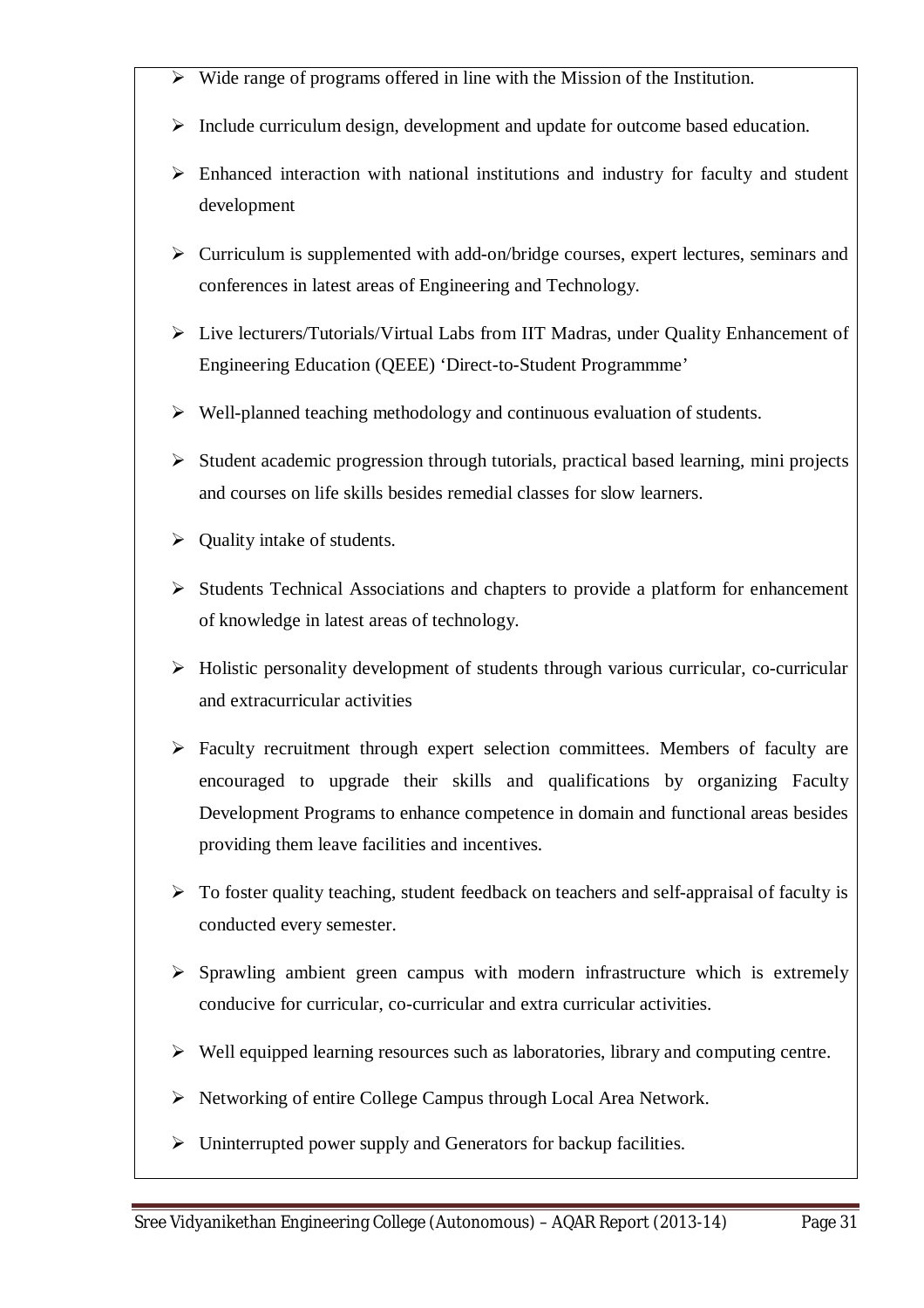- Establishment of Atmospheric Research Laboratory, implementing a DST, Government of India Project with a fund of Rs. 20 lakhs
- $\triangleright$  Sanction of DST (Department of Science and Technology) grant of Rs. 20 lakhs under FIST Programme for promotion of Research
- $\triangleright$  Provision of facilities worth Rs. 15 lakhs to support research development by Indian Nanoelectronics Users Program (INUP), IIT Bombay
- Establishment of National MEMS Design Centre under the aegis of NPMASS and IISc, Bangalore
- $\triangleright$  Accreditation by Tata Consultancy Services (TCS) & Wipro Technologies for campus placements
- $\triangleright$  Vibrant Placement Activity with 90% of eligible students placed in reputed Multi National Companies.
- $\triangleright$  Brilliant Alumni occupying prestigious positions in India and abroad.
- $\triangleright$  Significant placement rate of students in IT & Core Companies.
- Established linkages with neighboring Universities and reputed industries including Multinational companies for knowledge sharing and transfer.
- $\triangleright$  MoU with IBM and establishment of IBM Center of Excellence
- $\triangleright$  MoU with Infosys for Campus Connect Programme
- MoU with Civil-Aid Technoclinic Pvt. Ltd., My Home Constructions Pvt. Ltd., Satyavani Projects and Consultants Pvt. Ltd., and Innovative Development Solutions for transfer of technology and enhanced placements

# **Weaknesses:**

- $\triangleright$  Research endeavors and consultancy is to be enhanced.
- $\triangleright$  Interaction with industry needs to be strengthened.
- $\triangleright$  Paucity of funds for establishing advanced laboratories for research and consultancy.
- $\triangleright$  Less entrepreneurial acumen among students owing to their rural background.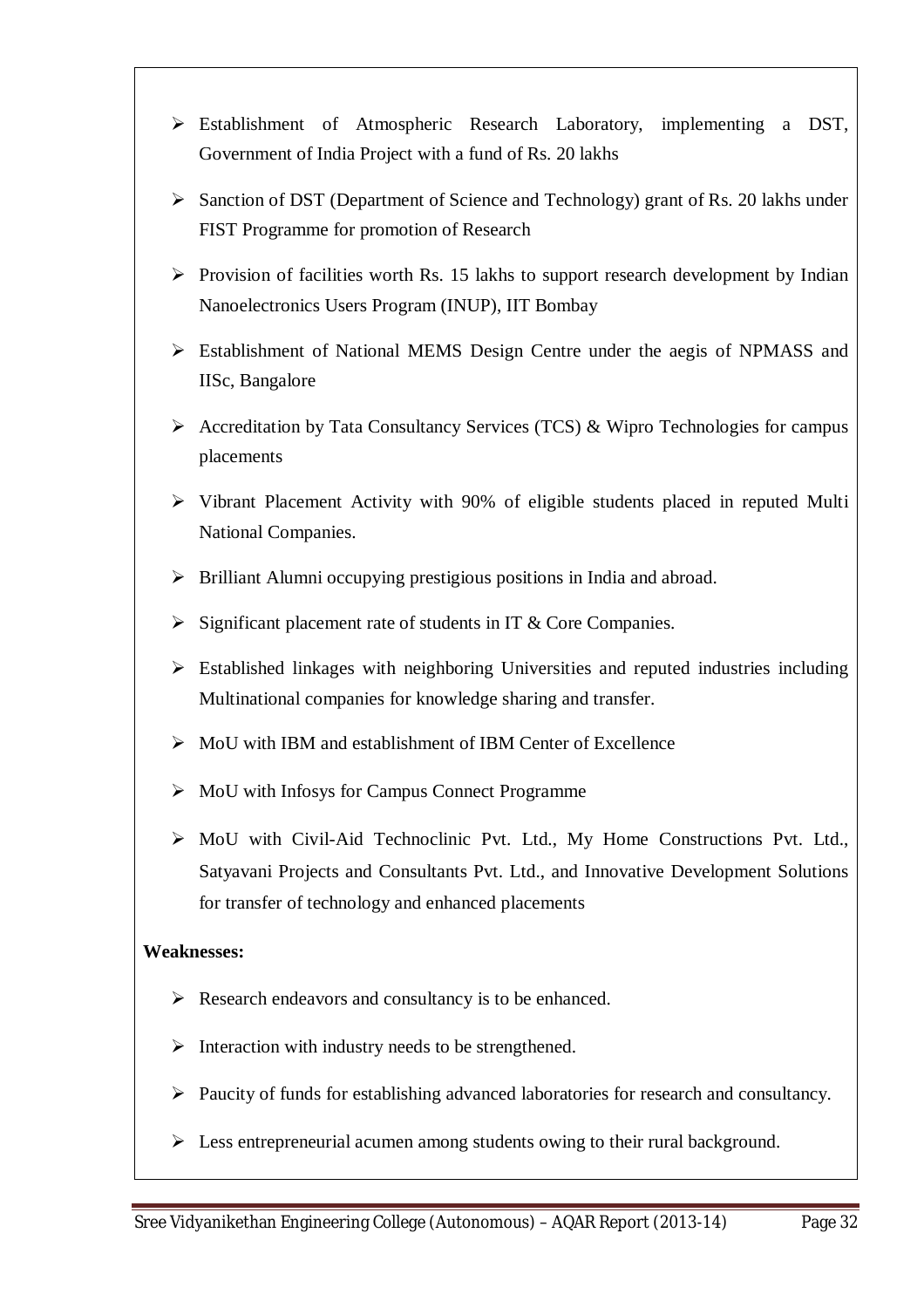# **Opportunities:**

- $\triangleright$  Offer new demand driven inter-disciplinary post graduate programs in emerging technologies.
- Offer more number of doctoral programs through University recognized Research Centers.
- $\triangleright$  Sustained interaction with industry for institution development.
- $\triangleright$  Attract and recruit more faculty from various disciplines.
- $\triangleright$  Introducing contemporary reforms into academic and administrative activities
- $\triangleright$  To modernize classrooms to make use of Information and Communication Technology.
- $\triangleright$  Encourage the faculty to participate in national and international seminars/symposia.
- Establishment of Department Research Centres and enhance consultancy activities for Internal Revenue Generation.
- $\triangleright$  Complete digitalization of Library and extending the Library services to Research Centers, Departments and Hostels.
- Through networking, interaction can be developed with National and International Agencies for knowledge resources and dissemination.
- $\triangleright$  To conduct orientation and awareness programs on entrepreneurial skills for students of our College and in neighborhood Colleges.
- $\triangleright$  Training the faculty of other small Colleges in the neighborhood besides Institutional Faculty Development.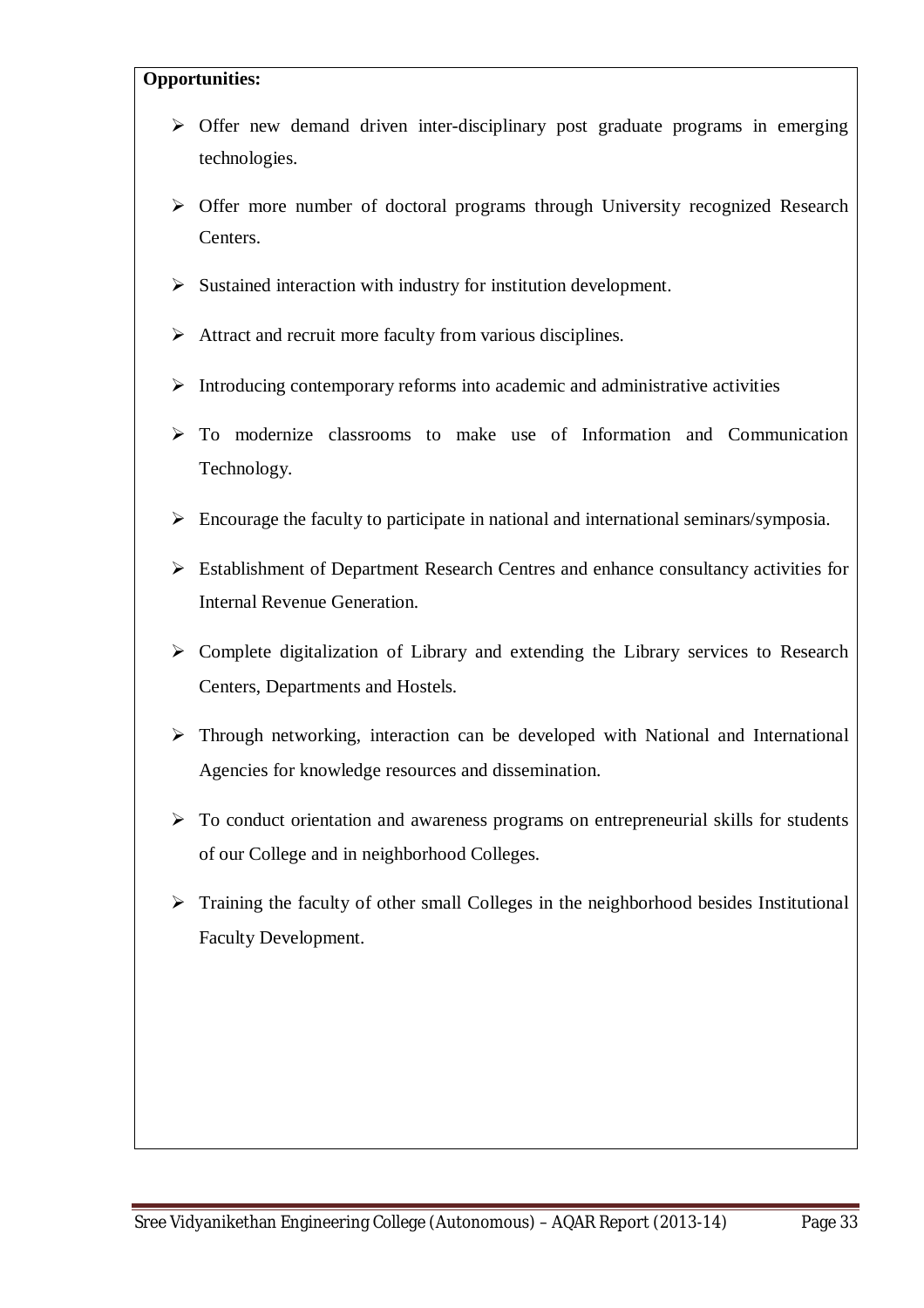# **Threats:**

- $\triangleright$  Due to attractive jobs in industry, enrolment for M.Tech and Ph.D is minimal causing the scarcity of qualified faculty in Engineering & Technology.
- $\triangleright$  Fast changing technology and emergence of new specializations in Engineering & Technology leading to ever-changing demands of the industry.
- $\triangleright$  Continuous and dynamic demands from industry in student learning outcomes
- $\triangleright$  Fast emerging trends in higher education.
- Multiple apex regulatory bodies having different norms for accreditation and governance of Institutions.

The Institution is aware of a few weaknesses consciously viewed as opportunities for improvement and is forging ahead with its proven strengths. The College can avail itself of opportunities and perceive threats as challenges to excel by seeking external funding and generating internal resources.